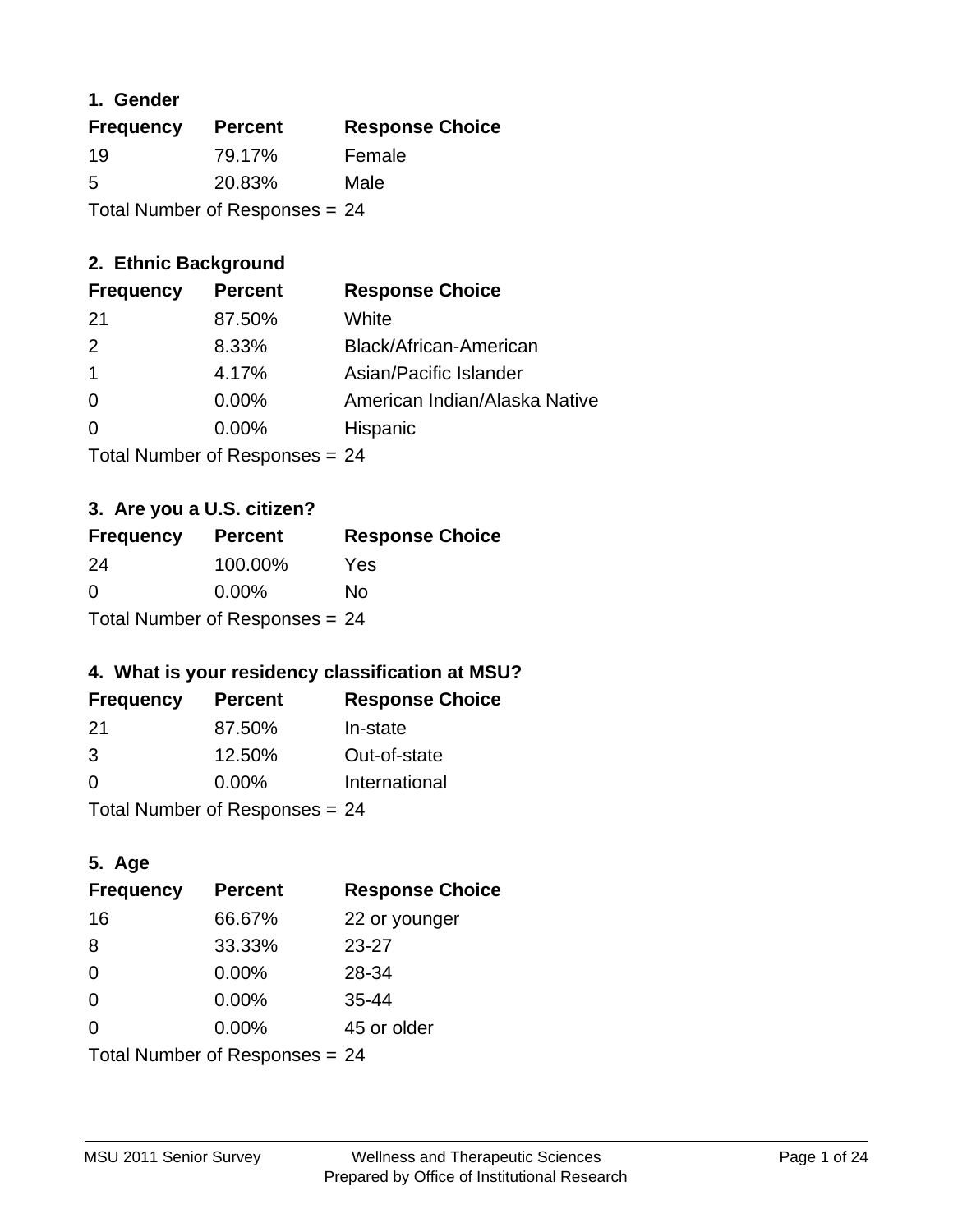### **6. Has either of your parents received a bachelor's degree?**

| <b>Frequency</b>                 | <b>Percent</b> | <b>Response Choice</b> |
|----------------------------------|----------------|------------------------|
| 12                               | 50.00%         | Yes                    |
| 12                               | 50.00%         | Nο                     |
| Total Number of Responses $= 24$ |                |                        |

# **7. Has either of your parents received a degree from Murray State?**

| <b>Frequency</b> | <b>Percent</b> | <b>Response Choice</b> |
|------------------|----------------|------------------------|
| 4                | 16.67%         | Yes                    |
| -20              | 83.33%         | No                     |

Total Number of Responses = 24

# **8. What was your original entry status to MSU?**

| <b>Frequency</b>             | <b>Percent</b> | <b>Response Choice</b>                           |
|------------------------------|----------------|--------------------------------------------------|
| -16                          | 66.67%         | Freshman                                         |
| 6                            | 25.00%         | Transfer from community college/technical school |
| 2                            | 8.33%          | Transfer from 4-yr institution                   |
| Total Number of Deepensee 24 |                |                                                  |

Total Number of Responses = 24

#### **9. If transfer student, how many credits were transferred?**

| <b>Frequency</b>           | <b>Percent</b> | <b>Response Choice</b> |
|----------------------------|----------------|------------------------|
|                            | 12.50%         | 12 or fewer            |
|                            | 12.50%         | $13 - 30$              |
| -3                         | 37.50%         | $31 - 60$              |
| -3                         | 37.50%         | Over <sub>60</sub>     |
| Tatal Number of Desperance |                |                        |

Total Number of Responses = 8

# **10. If transfer student, approximately what percent of your University Studies (general education) classes did you take at Murray State?**

| <b>Frequency</b>                | <b>Percent</b> | <b>Response Choice</b> |
|---------------------------------|----------------|------------------------|
| -6                              | 75.00%         | Under 25%              |
| $\Omega$                        | $0.00\%$       | 25-49%                 |
| $\mathbf 1$                     | 12.50%         | 50-74%                 |
| 1                               | 12.50%         | 75-100%                |
| Total Number of Responses = $8$ |                |                        |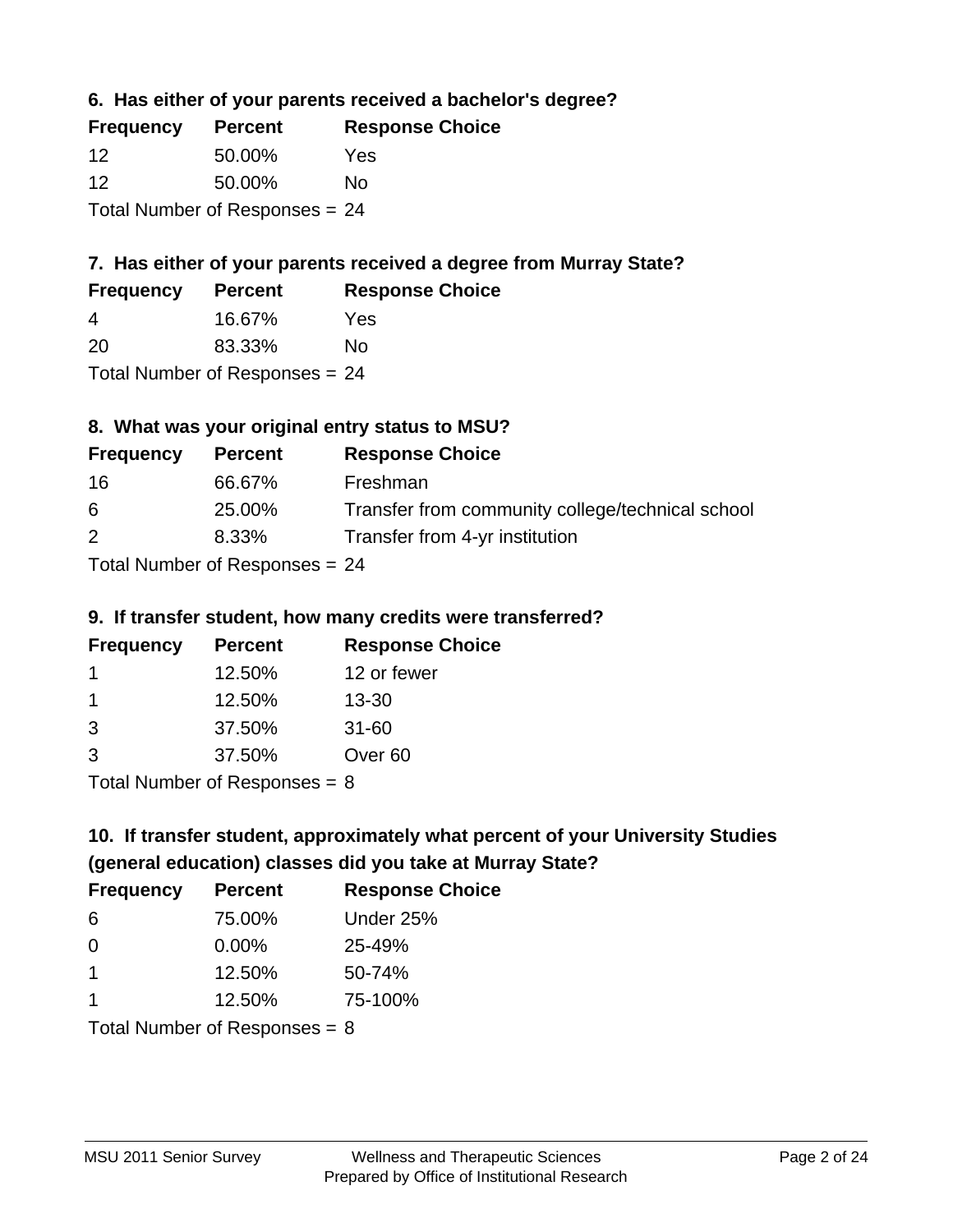### **11. What has been your attendance status at MSU?**

| <b>Frequency</b>               | <b>Percent</b> | <b>Response Choice</b>     |
|--------------------------------|----------------|----------------------------|
| 24                             | 100.00%        | <b>Primarily full-time</b> |
| $\Omega$                       | $0.00\%$       | <b>Primarily part-time</b> |
| Total Number of Responses = 24 |                |                            |

### **12. In which Residential College are you a member?**

| <b>Frequency</b> | <b>Percent</b> | <b>Response Choice</b>            |
|------------------|----------------|-----------------------------------|
| 4                | 16.67%         | Do not know                       |
| 2                | 8.33%          | <b>Clark College</b>              |
| 3                | 12.50%         | <b>Elizabeth College</b>          |
|                  | 4.17%          | <b>Franklin-Springer Colleges</b> |
| 5                | 20.83%         | <b>Hart College</b>               |
| 1                | 4.17%          | <b>Hester College</b>             |
| 3                | 12.50%         | <b>Regents College</b>            |
|                  | 4.17%          | <b>Richmond College</b>           |
|                  | 16.67%         | <b>White College</b>              |
|                  |                |                                   |

Total Number of Responses = 24

# **13. Have you ever received any type of Financial Aid while at MSU? (Scholarships, grants, work-study, etc.)**

| <b>Frequency</b> | <b>Percent</b>             | <b>Response Choice</b> |
|------------------|----------------------------|------------------------|
| 21               | 87.50%                     | Yes                    |
| 3                | 12.50%                     | Nο                     |
|                  | Total Number of Desperance |                        |

Total Number of Responses = 24

# **14. What degree are you seeking at this time?**

| <b>Frequency</b> | <b>Percent</b>                 | <b>Response Choice</b> |
|------------------|--------------------------------|------------------------|
| 0                | $0.00\%$                       | Associate              |
| 24               | 100.00%                        | <b>Baccalaureate</b>   |
|                  | Total Number of Responses = 24 |                        |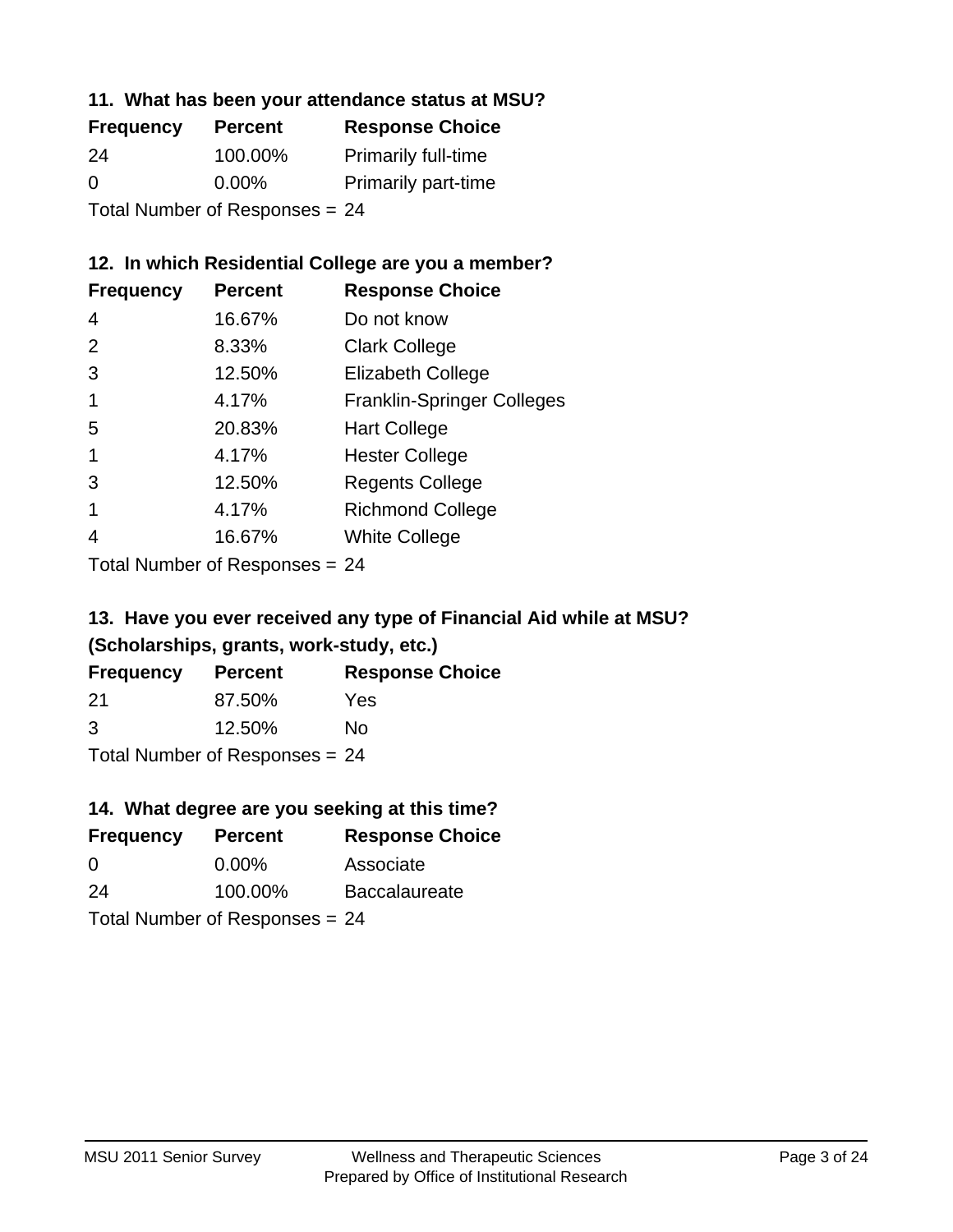**15. How many years will it take you to complete your degree from the point of your initial enrollment in college (including any time at a previous institution)?**

| <b>Frequency</b> | <b>Percent</b> | <b>Response Choice</b> |
|------------------|----------------|------------------------|
| $\Omega$         | 0.00%          | Two                    |
| 1                | 4.17%          | <b>Three</b>           |
| 11               | 45.83%         | Four                   |
| 7                | 29.17%         | Five                   |
| 2                | 8.33%          | <b>Six</b>             |
| 3                | 12.50%         | More than six          |
|                  |                |                        |

Total Number of Responses = 24

#### **16. In what range does your grade point average fall?**

| <b>Frequency</b> | <b>Percent</b> | <b>Response Choice</b> |
|------------------|----------------|------------------------|
|                  | 4.17%          | $2.00 - 2.50$          |
| 4                | 16.67%         | $2.51 - 3.00$          |
| 11               | 45.83%         | $3.01 - 3.50$          |
| 8                | 33.33%         | $3.51 - 4.00$          |
|                  |                |                        |

Total Number of Responses = 24

# **They are used to sort the data, and do not appear in this table Questions 17 and 18 relate to department and program information.**

#### **19. For what purpose did you enroll at MSU?**

| <b>Frequency</b> | <b>Percent</b>                  | <b>Response Choice</b>                    |
|------------------|---------------------------------|-------------------------------------------|
| 0                | $0.00\%$                        | To receive an associate degree            |
| 24               | 100.00%                         | To receive a baccalaureate degree         |
| $\overline{0}$   | $0.00\%$                        | To take a few job related courses         |
| $\Omega$         | 0.00%                           | To transfer to another college/university |
|                  | Total Number of Responses $-24$ |                                           |

Total Number of Responses = 24

# **20. What is the highest degree you eventually hope to receive?**

| <b>Frequency</b> | <b>Percent</b>                 | <b>Response Choice</b> |
|------------------|--------------------------------|------------------------|
| $\Omega$         | $0.00\%$                       | Associate              |
| 5                | 20.83%                         | <b>Baccalaureate</b>   |
| 13               | 54.17%                         | Graduate               |
| 6                | 25.00%                         | Professional           |
|                  | Total Number of Responses = 24 |                        |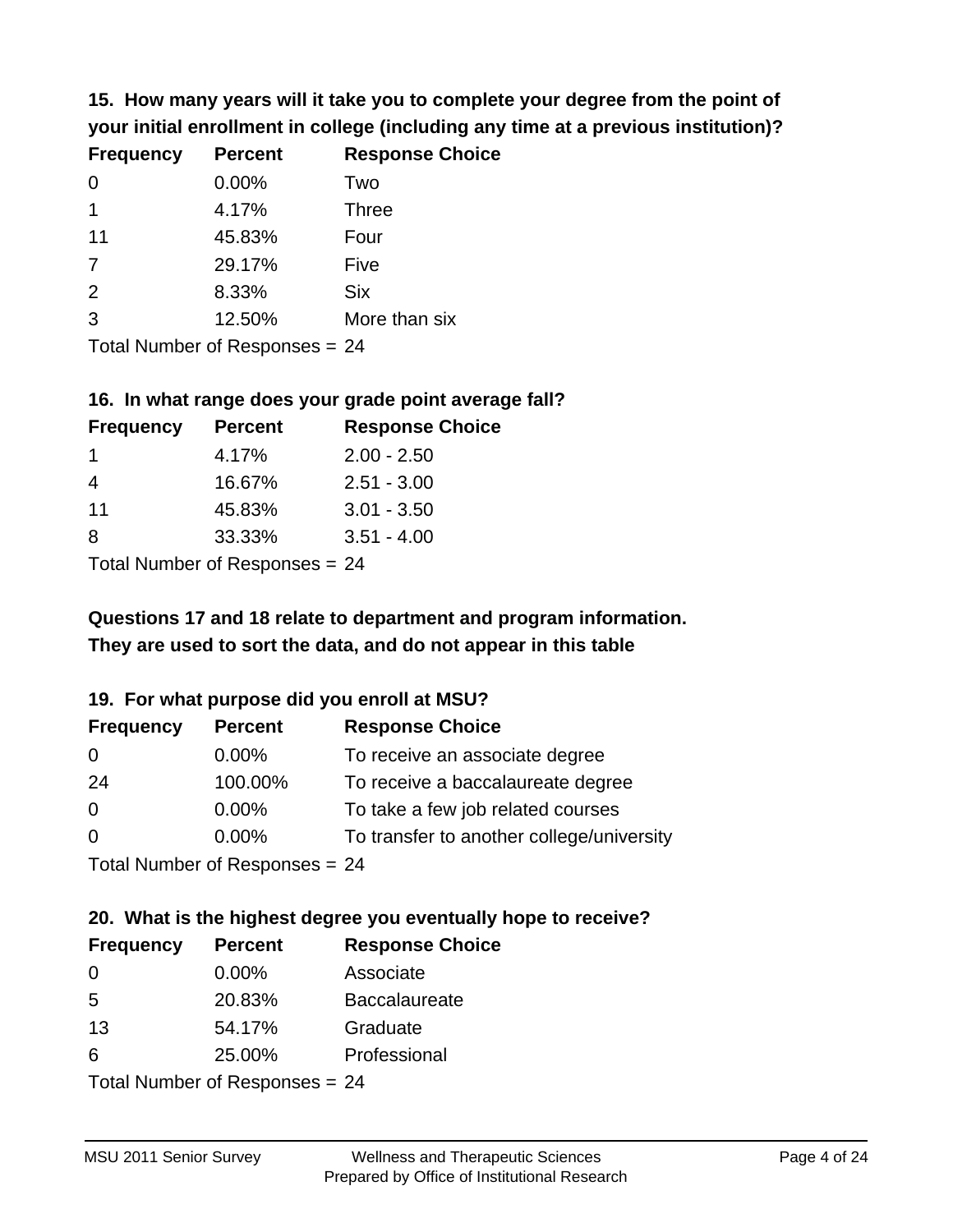#### **21. Which best describes your situation?**

| <b>Frequency</b> | <b>Percent</b> | <b>Response Choice</b>               |
|------------------|----------------|--------------------------------------|
| 8                | 33.33%         | Did not change major/area            |
| $\mathcal{P}$    | 8.33%          | Did not initially declare major/area |
| 14               | 58.33%         | Changed major/area                   |
|                  |                |                                      |

Total Number of Responses = 24

# **22. While school was in session during the past year, how many hours per week, on average, did you work for pay?**

| <b>Frequency</b> | <b>Percent</b> | <b>Response Choice</b> |
|------------------|----------------|------------------------|
| 5                | 20.83%         | Did not work           |
| 2                | 8.33%          | Worked 1-10 hrs        |
| 9                | 37.50%         | Worked 11-20 hrs       |
| 6                | 25.00%         | Worked 21-30 hrs       |
| 2                | 8.33%          | Worked 31-40 hrs       |
| 0                | 0.00%          | Worked over 40 hrs     |
|                  |                |                        |

Total Number of Responses = 24

#### **23. For the most part, were classes offered at times convenient to you?**

| <b>Frequency</b>               | <b>Percent</b> | <b>Response Choice</b> |
|--------------------------------|----------------|------------------------|
| 21                             | 87.50%         | Yes                    |
| 3                              | 12.50%         | Nο                     |
| Total Number of Responses = 24 |                |                        |

#### **24. If no, what time would you have preferred?**

| <b>Frequency</b>                | <b>Percent</b> | <b>Response Choice</b> |
|---------------------------------|----------------|------------------------|
| 2                               | 40.00%         | Late afternoon         |
| 0                               | 0.00%          | Evening                |
| 0                               | $0.00\%$       | Weekend                |
| 3                               | 60.00%         | During the day         |
| Total Number of Responses = $5$ |                |                        |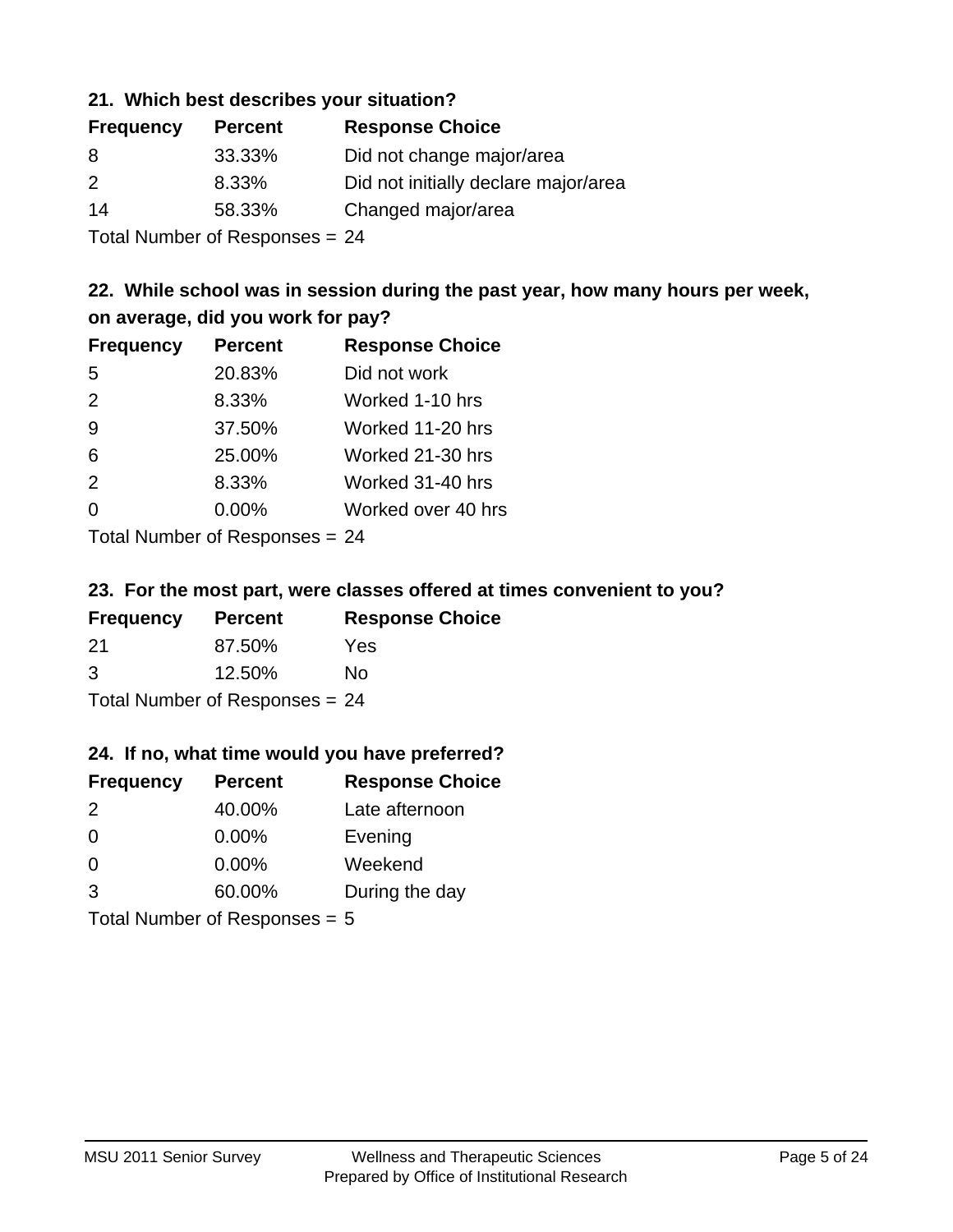# **25. Which best describes the location where you completed the majority of your**

| coursework? |  |
|-------------|--|
|-------------|--|

| <b>Frequency</b> | <b>Percent</b>                   | <b>Response Choice</b> |
|------------------|----------------------------------|------------------------|
| 22               | 95.65%                           | Murray                 |
| 0                | 0.00%                            | Paducah                |
| 0                | 0.00%                            | Ft. Campbell           |
| 0                | $0.00\%$                         | Madisonville           |
| 0                | 0.00%                            | Hopkinsville           |
| 0                | $0.00\%$                         | Henderson              |
| 0                | 0.00%                            | On the Internet        |
| 1                | 4.35%                            | Other                  |
|                  | Total Number of Responses $= 23$ |                        |

#### **26. Did you take any online courses while at Murray State?**

| <b>Frequency</b>               | <b>Percent</b> | <b>Response Choice</b> |  |
|--------------------------------|----------------|------------------------|--|
| -4                             | 16.67%         | Yes                    |  |
| -20                            | 83.33%         | Nο                     |  |
| Total Number of Responses = 24 |                |                        |  |

# **27. Did it take you an extra semester or more to complete degree requirements at Murray State?**

| <b>Frequency</b>             | <b>Percent</b> | <b>Response Choice</b> |  |
|------------------------------|----------------|------------------------|--|
| -15                          | 62.50%         | Yes                    |  |
| <u>g</u>                     | 37.50%         | No                     |  |
| Total Number of Deepensee 24 |                |                        |  |

Total Number of Responses = 24

#### **28. If yes, why did it take you an extra semester or more?**

| <b>Frequency</b>                 | <b>Percent</b> | <b>Response Choice</b>                                       |
|----------------------------------|----------------|--------------------------------------------------------------|
| $\overline{1}$                   | 6.25%          | Work obligation limited my enrollment.                       |
| $\mathbf 0$                      | $0.00\%$       | Family obligations limited my enrollment.                    |
| $\mathbf 0$                      | 0.00%          | Tuition and other costs of attendance limited my enrollment. |
| 8                                | 50.00%         | A decision to change majors added to my requirements.        |
| 3                                | 18.75%         | A required course or courses were not offered.               |
| $\mathbf{1}$                     | 6.25%          | Credits were lost transferring to Murray State.              |
| 3                                | 18.75%         | Other                                                        |
| Total Number of Responses = $16$ |                |                                                              |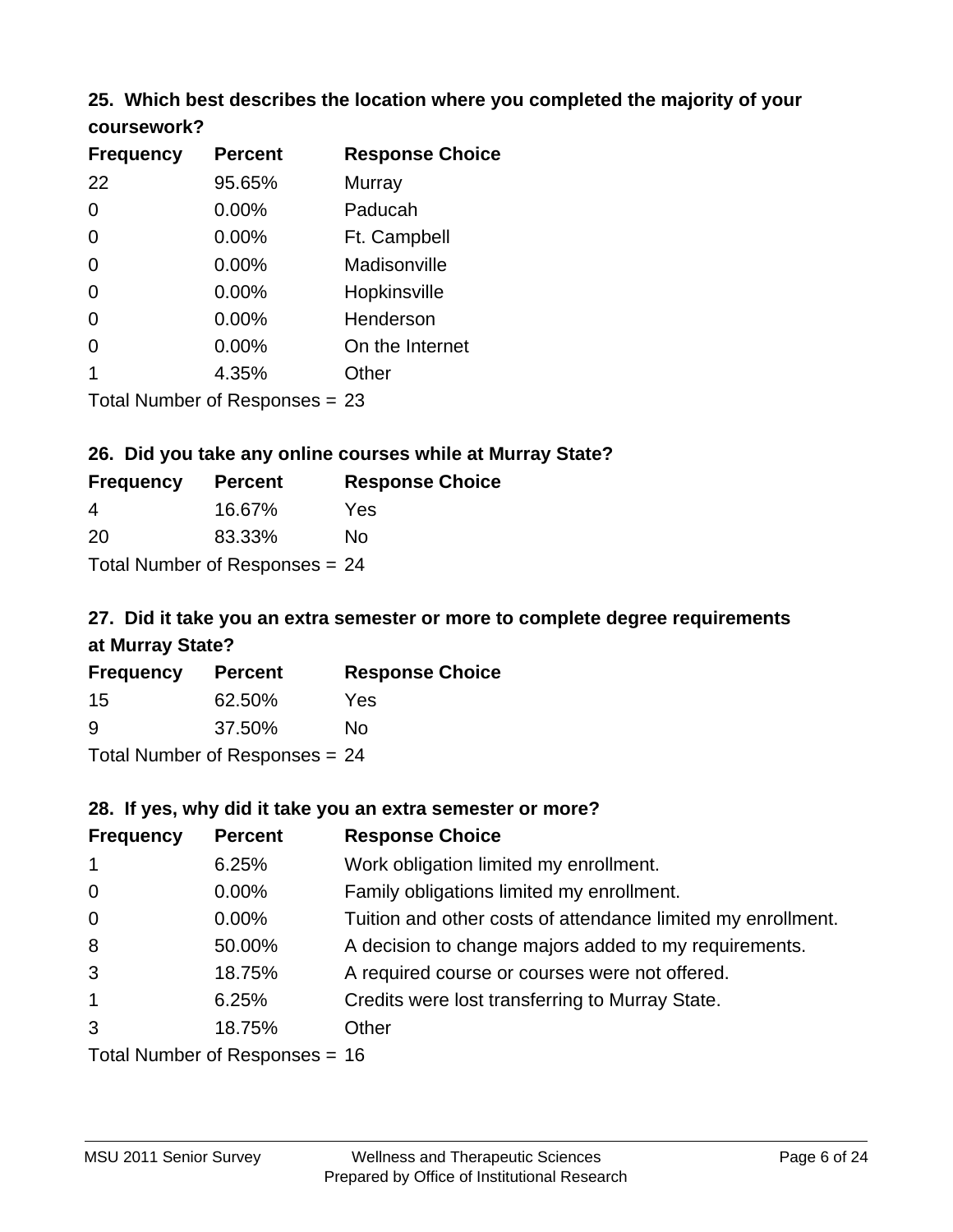# **29. Did you have trouble getting any course(s) you needed while at Murray State?**

| <b>Frequency</b>                 | <b>Percent</b> | <b>Response Choice</b> |  |
|----------------------------------|----------------|------------------------|--|
| -7                               | 29.17%         | Yes                    |  |
| -17                              | 70.83%         | No.                    |  |
| Total Number of Responses $= 24$ |                |                        |  |

# **30. If yes, why did you have trouble getting the course?**

| <b>Frequency</b> | <b>Percent</b> | <b>Response Choice</b>                                |
|------------------|----------------|-------------------------------------------------------|
| 7                | 70.00%         | Not offered the semester I needed it.                 |
| $\mathbf{1}$     | 10.00%         | Not offered at hours convenient to my work schedule.  |
| 2                | 20.00%         | Not offered at hours suitable for my school schedule. |
| $\overline{0}$   | $0.00\%$       | All course sections were closed.                      |
| $\overline{0}$   | $0.00\%$       | I was unaware of the prerequisites for the course.    |
|                  |                |                                                       |

Total Number of Responses = 10

### **31. Which statement best describes your experience with off-campus coop/internship?**

| <b>Frequency</b> | <b>Percent</b> | <b>Response Choice</b>             |
|------------------|----------------|------------------------------------|
| 15               | 62.50%         | Cannot judge, I did not have one.  |
| 5                | 20.83%         | My experience was very valuable.   |
| 3                | 12.50%         | My experience was valuable.        |
| $\overline{1}$   | 4.17%          | My experience was of little value. |
| $\Omega$         | 0.00%          | My experience was of no value.     |
|                  |                |                                    |

Total Number of Responses = 24

# **32. Which statement best describes your experience with on-campus faculty-directed research, scholarly, or creative project?**

| <b>Frequency</b> | <b>Percent</b>                 | <b>Response Choice</b>             |
|------------------|--------------------------------|------------------------------------|
| 14               | 58.33%                         | Cannot judge; I did not have one.  |
| 3                | 12.50%                         | My experience was very valuable.   |
| 7                | 29.17%                         | My experience was valuable.        |
| $\Omega$         | $0.00\%$                       | My experience was of little value. |
| $\Omega$         | $0.00\%$                       | My experience was of no value.     |
|                  | $Total Number of Denonce - 24$ |                                    |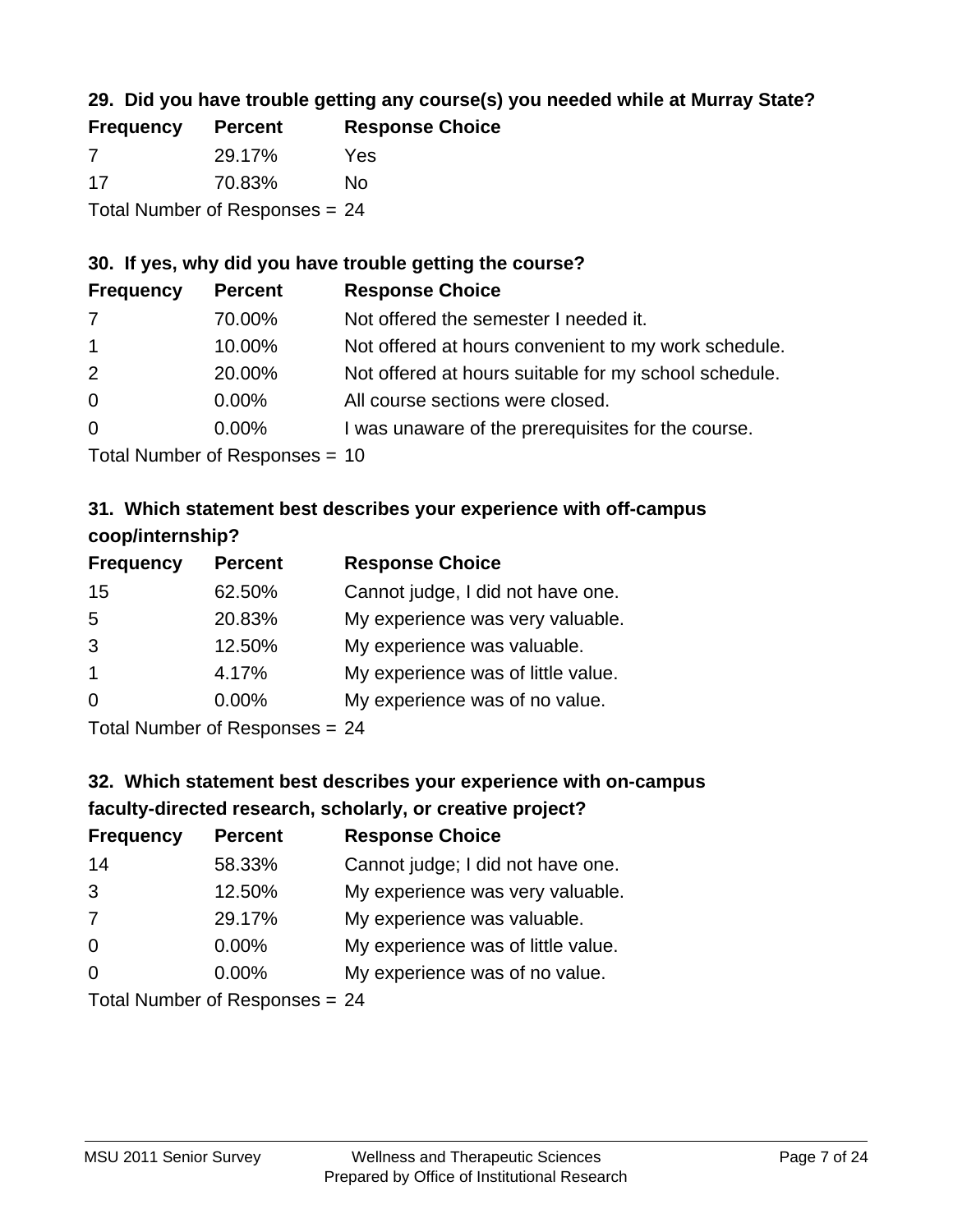#### **33. Which statement best describes your experience with academic advising in your major/area?**

| $\mathbf{u}$ yvu $\mathbf{u}$ yvu $\mathbf{v}$ |                |                                                       |
|------------------------------------------------|----------------|-------------------------------------------------------|
| <b>Frequency</b>                               | <b>Percent</b> | <b>Response Choice</b>                                |
| 0                                              | $0.00\%$       | Cannot judge; I did not make use of the opportunity.  |
| 23                                             | 95.83%         | I was satisfied with information my adviser provided. |
| $\mathbf{1}$                                   | 4.17%          | Advice was inaccurate, incomplete, or misleading.     |
| $\overline{0}$                                 | $0.00\%$       | My adviser was not available.                         |
|                                                |                |                                                       |

Total Number of Responses = 24

# **For questions 34-48, indicate the extent to which you were satisfied.**

| 34. Class size relative to type of course |
|-------------------------------------------|
|-------------------------------------------|

| <b>Frequency</b>                | <b>Percent</b> | <b>Response Choice</b> |  |
|---------------------------------|----------------|------------------------|--|
| -17                             | 70.83%         | Very satisfied         |  |
| $\overline{7}$                  | 29.17%         | Satisfied              |  |
| $\Omega$                        | $0.00\%$       | <b>Dissatisfied</b>    |  |
| $\Omega$                        | 0.00%          | Very dissatisfied      |  |
| Total Number of Responses $-24$ |                |                        |  |

Total Number of Responses = 24

# **35. Out-of-class availability of faculty**

| <b>Frequency</b> | <b>Percent</b>             | <b>Response Choice</b> |
|------------------|----------------------------|------------------------|
| 8                | 33.33%                     | Very satisfied         |
| 15               | 62.50%                     | Satisfied              |
| 1                | 4.17%                      | <b>Dissatisfied</b>    |
| $\Omega$         | $0.00\%$                   | Very dissatisfied      |
|                  | Total Number of Deepersoon |                        |

Total Number of Responses = 24

# **36. Effectiveness of your high school preparation for college work**

| <b>Frequency</b> | <b>Percent</b>                 | <b>Response Choice</b> |
|------------------|--------------------------------|------------------------|
| 5                | 20.83%                         | Very satisfied         |
| 11               | 45.83%                         | Satisfied              |
| 5                | 20.83%                         | <b>Dissatisfied</b>    |
| 3                | 12.50%                         | Very dissatisfied      |
|                  | Total Number of Responses = 24 |                        |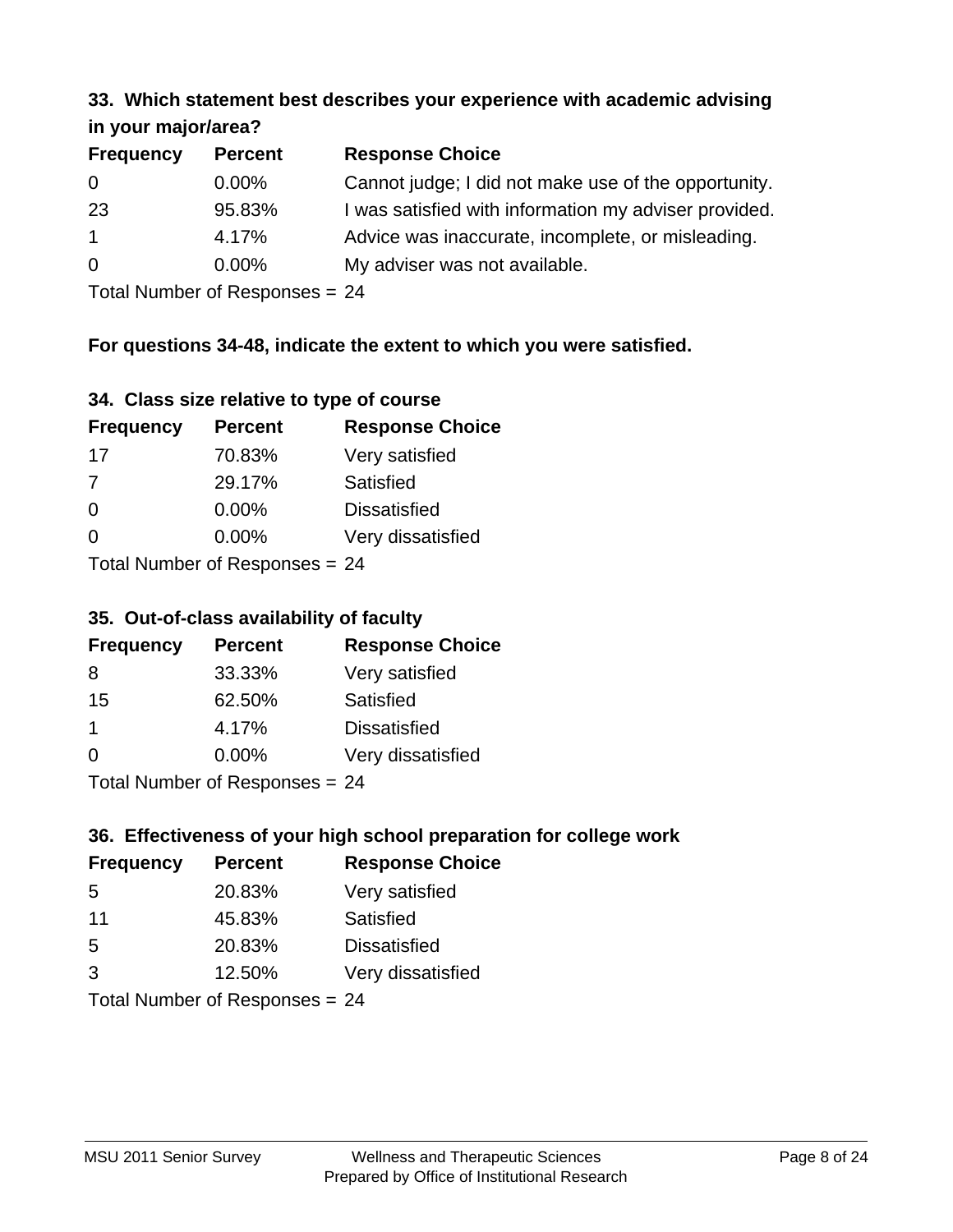# **37. Fairness of faculty in their treatment of individual students**

| <b>Frequency</b> | <b>Percent</b> | <b>Response Choice</b> |
|------------------|----------------|------------------------|
| 6                | 25.00%         | Very satisfied         |
| 16               | 66.67%         | Satisfied              |
| $\mathcal{P}$    | 8.33%          | <b>Dissatisfied</b>    |
| $\Omega$         | 0.00%          | Very dissatisfied      |
|                  |                |                        |

Total Number of Responses = 24

#### **38. Overall quality of instruction at Murray State**

| <b>Frequency</b> | <b>Percent</b> | <b>Response Choice</b> |
|------------------|----------------|------------------------|
| 7                | 29.17%         | Very satisfied         |
| 15               | 62.50%         | Satisfied              |
|                  | 4.17%          | <b>Dissatisfied</b>    |
|                  | 4.17%          | Very dissatisfied      |
|                  |                |                        |

Total Number of Responses = 24

# **39. Quality of instruction in University Studies (General Education) courses**

| <b>Frequency</b> | <b>Percent</b>            | <b>Response Choice</b> |
|------------------|---------------------------|------------------------|
| 5                | 20.83%                    | Very satisfied         |
| 17               | 70.83%                    | Satisfied              |
| $\mathcal{P}$    | 8.33%                     | <b>Dissatisfied</b>    |
| $\Omega$         | 0.00%                     | Very dissatisfied      |
|                  | Total Number of Deepensee |                        |

Total Number of Responses = 24

#### **40. Quality of instruction in your major**

| <b>Frequency</b> | <b>Percent</b>            | <b>Response Choice</b> |
|------------------|---------------------------|------------------------|
| 11               | 45.83%                    | Very satisfied         |
| 11               | 45.83%                    | Satisfied              |
| $\mathbf 1$      | 4.17%                     | <b>Dissatisfied</b>    |
|                  | 4.17%                     | Very dissatisfied      |
|                  | Total Number of Deepensee |                        |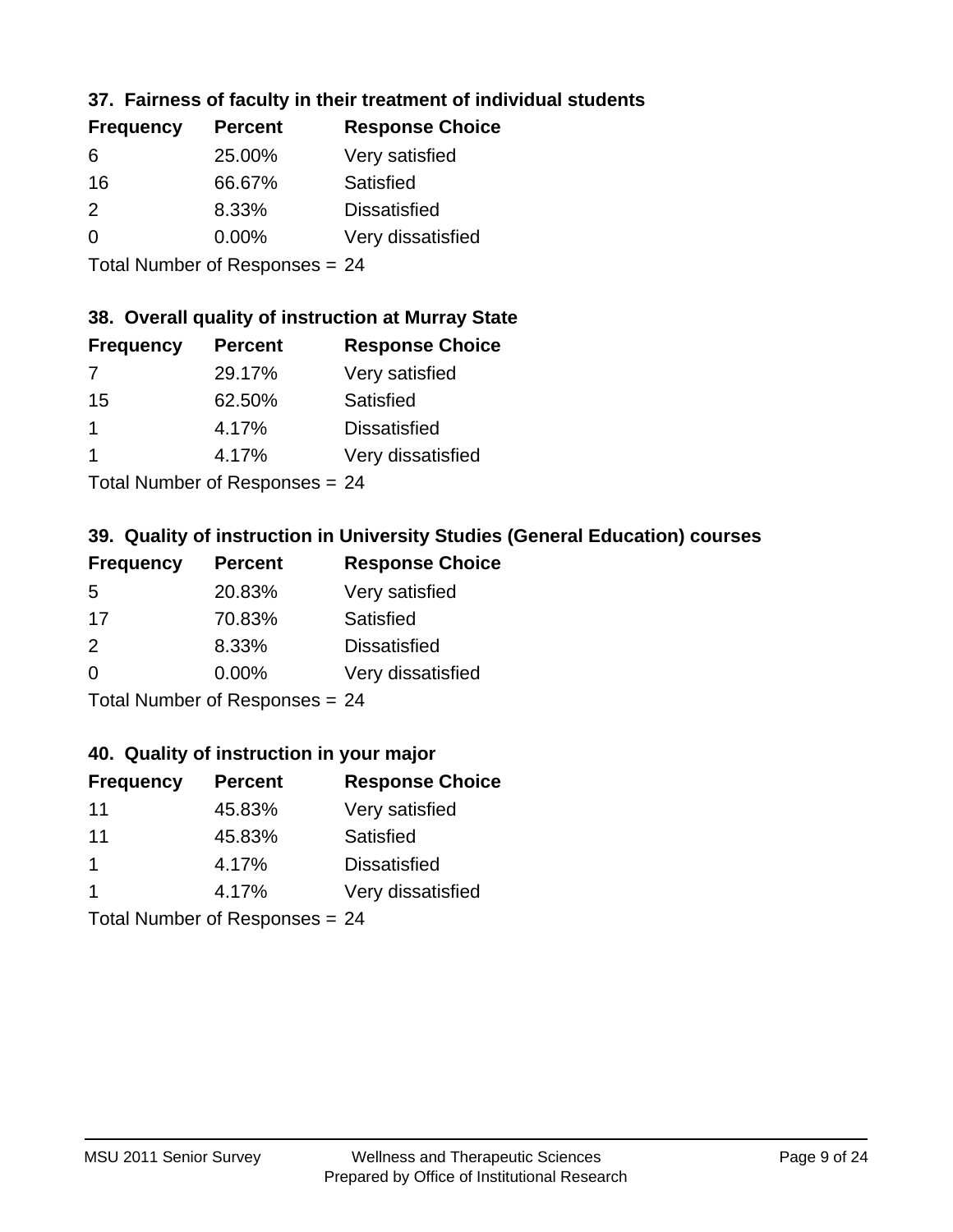# **41. Clarity of program objectives in your major**

| <b>Frequency</b> | <b>Percent</b> | <b>Response Choice</b> |
|------------------|----------------|------------------------|
| 11               | 45.83%         | Very satisfied         |
| 13               | 54.17%         | Satisfied              |
| 0                | $0.00\%$       | <b>Dissatisfied</b>    |
| $\Omega$         | $0.00\%$       | Very dissatisfied      |
|                  |                |                        |

Total Number of Responses = 24

#### **42. Intellectual challenge of the academic program**

| <b>Frequency</b> | <b>Percent</b> | <b>Response Choice</b> |
|------------------|----------------|------------------------|
| 7                | 29.17%         | Very satisfied         |
| 15               | 62.50%         | Satisfied              |
| $\mathcal{P}$    | 8.33%          | <b>Dissatisfied</b>    |
| $\Omega$         | 0.00%          | Very dissatisfied      |
|                  |                |                        |

Total Number of Responses = 24

# **43. Encouragement and information from your major department for employment after graduation**

| <b>Frequency</b> | <b>Percent</b> | <b>Response Choice</b> |
|------------------|----------------|------------------------|
| 8                | 33.33%         | Very satisfied         |
| 9                | 37.50%         | Satisfied              |
| 6                | 25.00%         | <b>Dissatisfied</b>    |
| $\overline{1}$   | 4.17%          | Very dissatisfied      |
|                  |                |                        |

Total Number of Responses = 24

# **44. Availability of opportunities to engage in a faculty-mentored research,**

#### **scholarly, or creative project in your area of study/interest**

| <b>Frequency</b> | <b>Percent</b> | <b>Response Choice</b> |
|------------------|----------------|------------------------|
| .5               | 21.74%         | Very satisfied         |
| 11               | 47.83%         | Satisfied              |
| 7                | 30.43%         | <b>Dissatisfied</b>    |
| $\Omega$         | 0.00%          | Very dissatisfied      |
|                  |                |                        |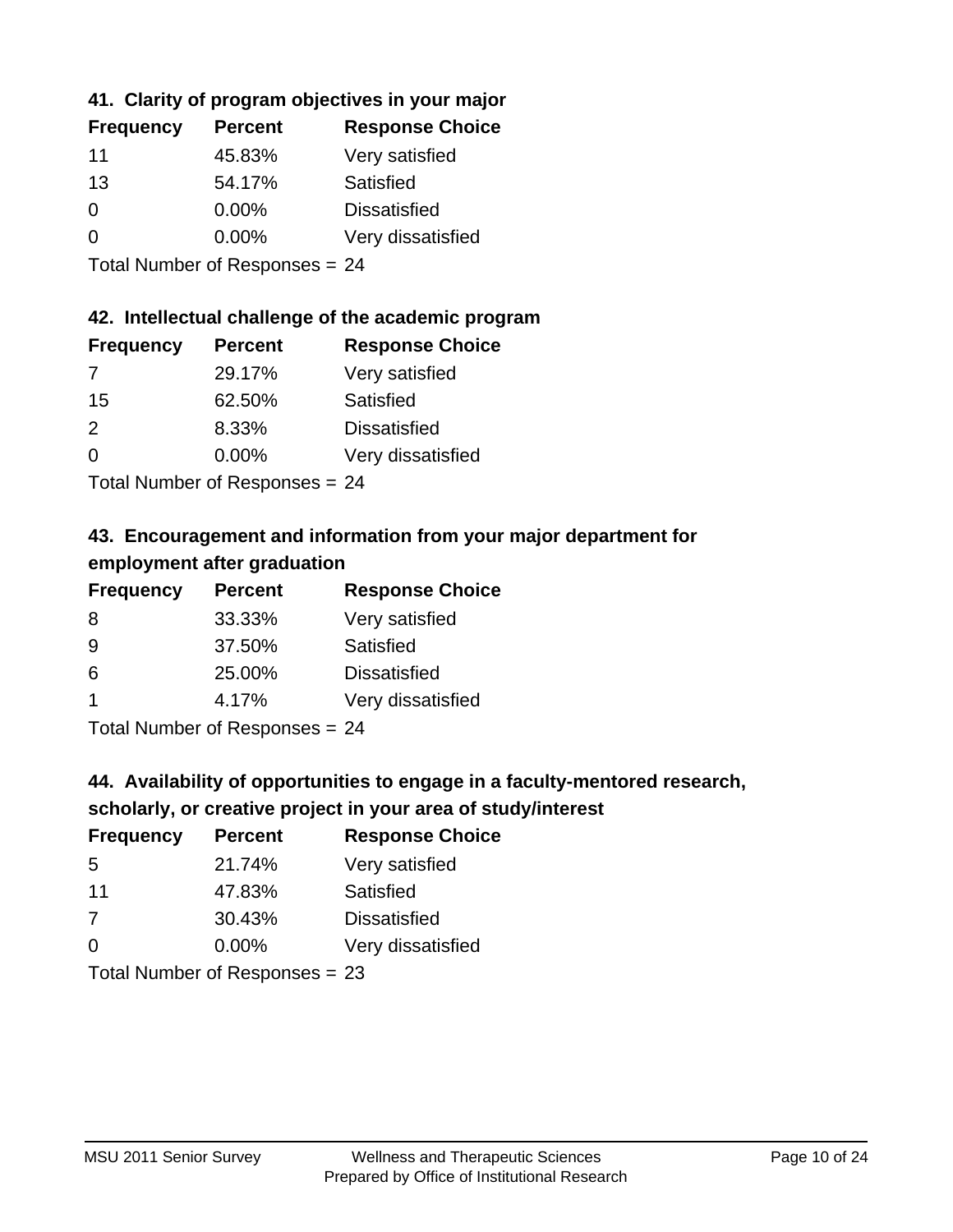#### **45. Library hours**

| <b>Frequency</b> | <b>Percent</b> | <b>Response Choice</b> |
|------------------|----------------|------------------------|
| 6                | 25.00%         | Very satisfied         |
| 13               | 54.17%         | Satisfied              |
| 3                | 12.50%         | <b>Dissatisfied</b>    |
| $\mathcal{P}$    | 8.33%          | Very dissatisfied      |
|                  |                |                        |

Total Number of Responses = 24

### **46. Effectiveness of library personnel in meeting your information needs**

| <b>Frequency</b> | <b>Percent</b> | <b>Response Choice</b> |
|------------------|----------------|------------------------|
| 7                | 29.17%         | Very satisfied         |
| 13               | 54.17%         | Satisfied              |
| 4                | 16.67%         | <b>Dissatisfied</b>    |
| $\Omega$         | 0.00%          | Very dissatisfied      |
|                  |                |                        |

Total Number of Responses = 24

#### **47. Access to library resources on hand**

| <b>Frequency</b> | <b>Percent</b>            | <b>Response Choice</b> |
|------------------|---------------------------|------------------------|
| 7                | 29.17%                    | Very satisfied         |
| 15               | 62.50%                    | Satisfied              |
| $\mathbf 1$      | 4.17%                     | <b>Dissatisfied</b>    |
|                  | 4.17%                     | Very dissatisfied      |
|                  | Total Number of Deepensee |                        |

Total Number of Responses = 24

#### **48. Electronic access to library resources**

| <b>Frequency</b>               | <b>Percent</b> | <b>Response Choice</b> |
|--------------------------------|----------------|------------------------|
| 9                              | 37.50%         | Very satisfied         |
| 14                             | 58.33%         | Satisfied              |
| $\Omega$                       | $0.00\%$       | <b>Dissatisfied</b>    |
| -1                             | 4.17%          | Very dissatisfied      |
| Total Number of Responses = 24 |                |                        |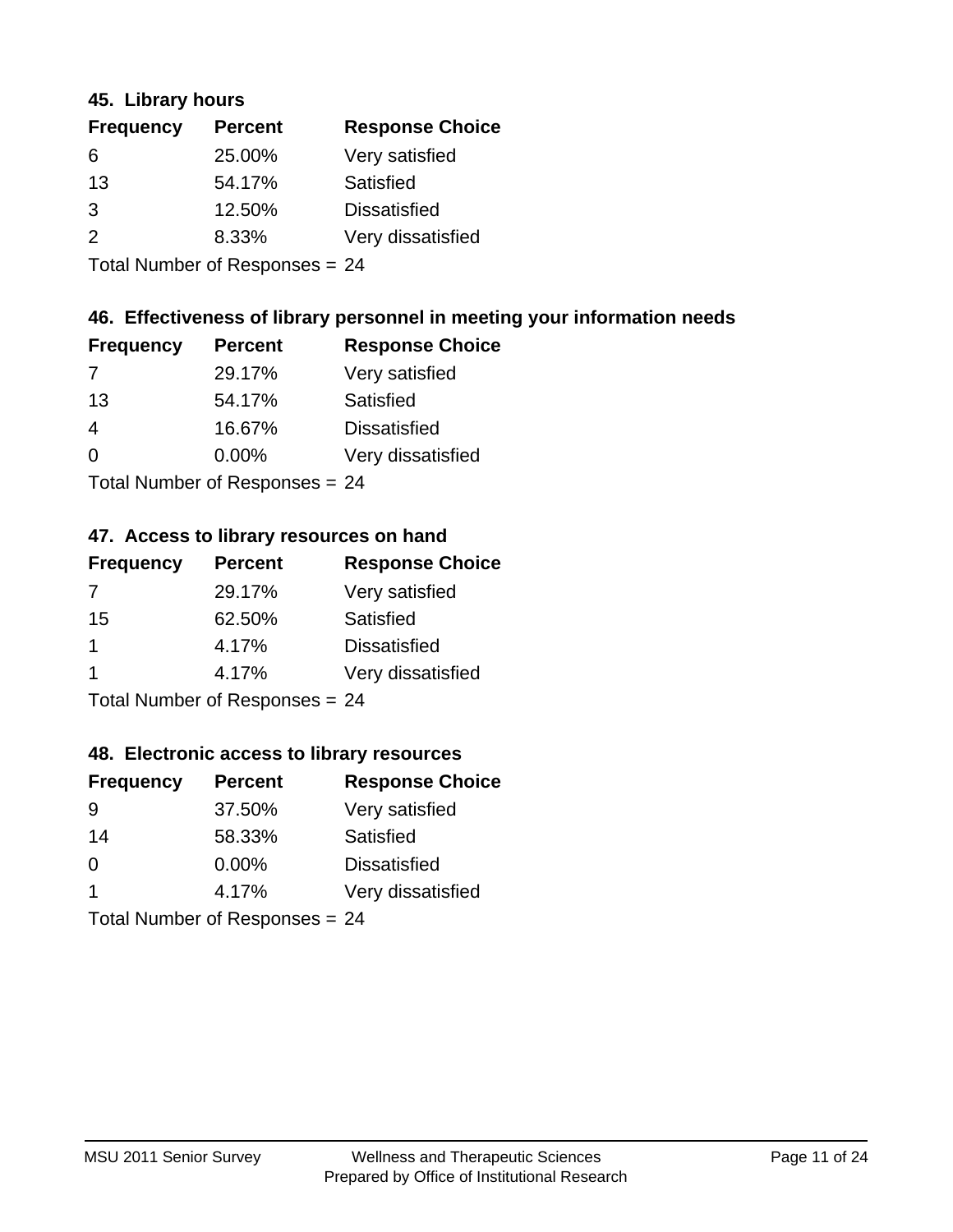**was in helping you achieve these goals. For questions 49-55, please indicate how effective University Studies at MSU** 

# **49. Writing Skills**

| <b>Frequency</b> | <b>Percent</b>                 | <b>Response Choice</b> |
|------------------|--------------------------------|------------------------|
| 3                | 12.50%                         | Very effective         |
| 16               | 66.67%                         | Effective              |
| 5                | 20.83%                         | Ineffective            |
| $\Omega$         | $0.00\%$                       | Very ineffective       |
|                  | Total Number of Responses = 24 |                        |

### **50. Speaking Skills**

| <b>Frequency</b> | <b>Percent</b>                  | <b>Response Choice</b> |
|------------------|---------------------------------|------------------------|
| 6                | 25.00%                          | Very effective         |
| 14               | 58.33%                          | Effective              |
| 4                | 16.67%                          | Ineffective            |
| $\Omega$         | $0.00\%$                        | Very ineffective       |
|                  | Total Number of Responses $-24$ |                        |

Total Number of Responses = 24

#### **51. Critical Thinking Skills**

| <b>Frequency</b>                 | <b>Percent</b> | <b>Response Choice</b> |
|----------------------------------|----------------|------------------------|
| -5                               | 20.83%         | Very effective         |
| 13                               | 54.17%         | Effective              |
| 6                                | 25.00%         | Ineffective            |
| $\Omega$                         | 0.00%          | Very ineffective       |
| $Total Number of Doononoog - 24$ |                |                        |

Total Number of Responses = 24

# **52. Computer Technology**

| <b>Frequency</b>               | <b>Percent</b> | <b>Response Choice</b> |
|--------------------------------|----------------|------------------------|
| 3                              | 12.50%         | Very effective         |
| 16                             | 66.67%         | Effective              |
| 5                              | 20.83%         | Ineffective            |
| $\Omega$                       | $0.00\%$       | Very ineffective       |
| Total Number of Responses = 24 |                |                        |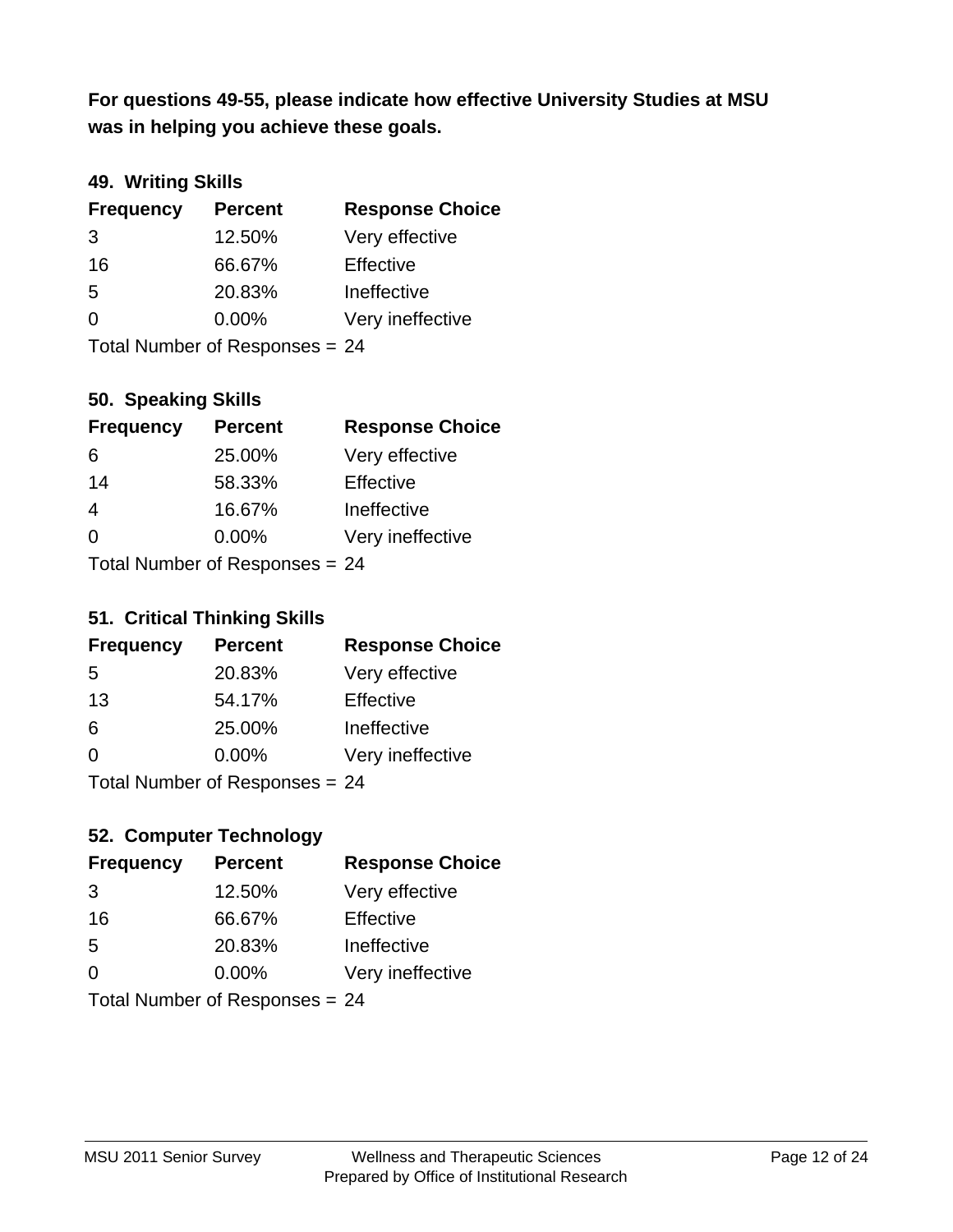### **53. General Knowledge in the liberal arts and sciences**

| <b>Frequency</b> | <b>Percent</b> | <b>Response Choice</b> |
|------------------|----------------|------------------------|
| -1               | 4.17%          | Very effective         |
| 20               | 83.33%         | Effective              |
| 3                | 12.50%         | Ineffective            |
| $\Omega$         | 0.00%          | Very ineffective       |
|                  |                |                        |

Total Number of Responses = 24

#### **54. International Perspectives**

| <b>Frequency</b> | <b>Percent</b>                              | <b>Response Choice</b> |
|------------------|---------------------------------------------|------------------------|
| 1                | 4.17%                                       | Very effective         |
| 15               | 62.50%                                      | Effective              |
| 8                | 33.33%                                      | Ineffective            |
| $\Omega$         | 0.00%                                       | Very ineffective       |
|                  | $T$ at all Masseds and $D$ are a second $T$ |                        |

Total Number of Responses = 24

#### **55. Stimulation of interest in areas outside your chosen field of study**

| <b>Frequency</b> | <b>Percent</b>                  | <b>Response Choice</b> |
|------------------|---------------------------------|------------------------|
| 4                | 16.67%                          | Very effective         |
| 17               | 70.83%                          | Effective              |
| $\mathcal{P}$    | 8.33%                           | Ineffective            |
| -1               | 4.17%                           | Very ineffective       |
|                  | $Total Number of Denonose = 24$ |                        |

Total Number of Responses = 24

# **For questions 56-83, please indicate how satisfactorily the following met your needs**

#### **56. African-American Student Services**

| <b>Frequency</b> | <b>Percent</b>                 | <b>Response Choice</b> |
|------------------|--------------------------------|------------------------|
| 23               | 95.83%                         | Did not use            |
| $\mathbf 1$      | 4.17%                          | Very satisfied         |
| $\Omega$         | 0.00%                          | Satisfied              |
| $\Omega$         | $0.00\%$                       | <b>Dissatisfied</b>    |
| $\Omega$         | 0.00%                          | Very dissatisfied      |
|                  | Total Number of Responses = 24 |                        |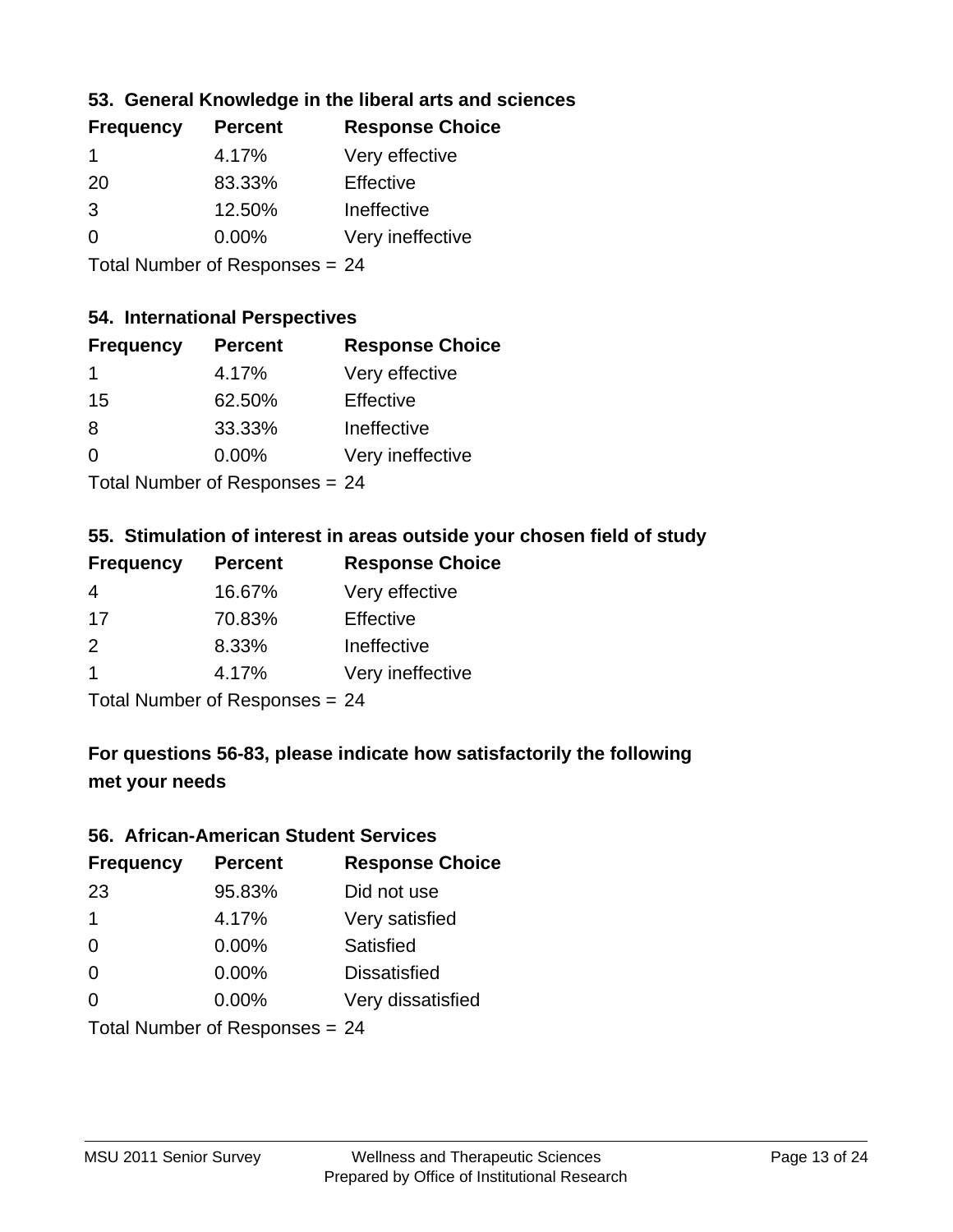#### **57. Career Services Office**

| <b>Frequency</b> | <b>Percent</b> | <b>Response Choice</b> |
|------------------|----------------|------------------------|
| 11               | 45.83%         | Did not use            |
|                  | 16.67%         | Very satisfied         |
| 8                | 33.33%         | Satisfied              |
| 1                | 4.17%          | <b>Dissatisfied</b>    |
|                  | $0.00\%$       | Very dissatisfied      |
|                  |                |                        |

Total Number of Responses = 24

# **58. Counseling and Testing Center**

| <b>Frequency</b>          | <b>Percent</b> | <b>Response Choice</b> |
|---------------------------|----------------|------------------------|
| 15                        | 62.50%         | Did not use            |
| 5                         | 20.83%         | Very satisfied         |
| $\overline{4}$            | 16.67%         | <b>Satisfied</b>       |
| $\Omega$                  | 0.00%          | <b>Dissatisfied</b>    |
| 0                         | $0.00\%$       | Very dissatisfied      |
| Total Number of Desponses |                |                        |

Total Number of Responses = 24

#### **59. Cultural programming and activities**

| <b>Frequency</b> | <b>Percent</b>                 | <b>Response Choice</b> |
|------------------|--------------------------------|------------------------|
| 20               | 83.33%                         | Did not use            |
| $\Omega$         | $0.00\%$                       | Very satisfied         |
| $\overline{4}$   | 16.67%                         | Satisfied              |
| $\Omega$         | $0.00\%$                       | <b>Dissatisfied</b>    |
| $\Omega$         | $0.00\%$                       | Very dissatisfied      |
|                  | Total Number of Responses = 24 |                        |

# **60. E-study courses**

| <b>Frequency</b> | <b>Percent</b>                 | <b>Response Choice</b> |
|------------------|--------------------------------|------------------------|
| 13               | 54.17%                         | Did not use            |
| 3                | 12.50%                         | Very satisfied         |
| 6                | 25.00%                         | Satisfied              |
| 2                | 8.33%                          | <b>Dissatisfied</b>    |
| $\Omega$         | $0.00\%$                       | Very dissatisfied      |
|                  | Total Number of Responses = 24 |                        |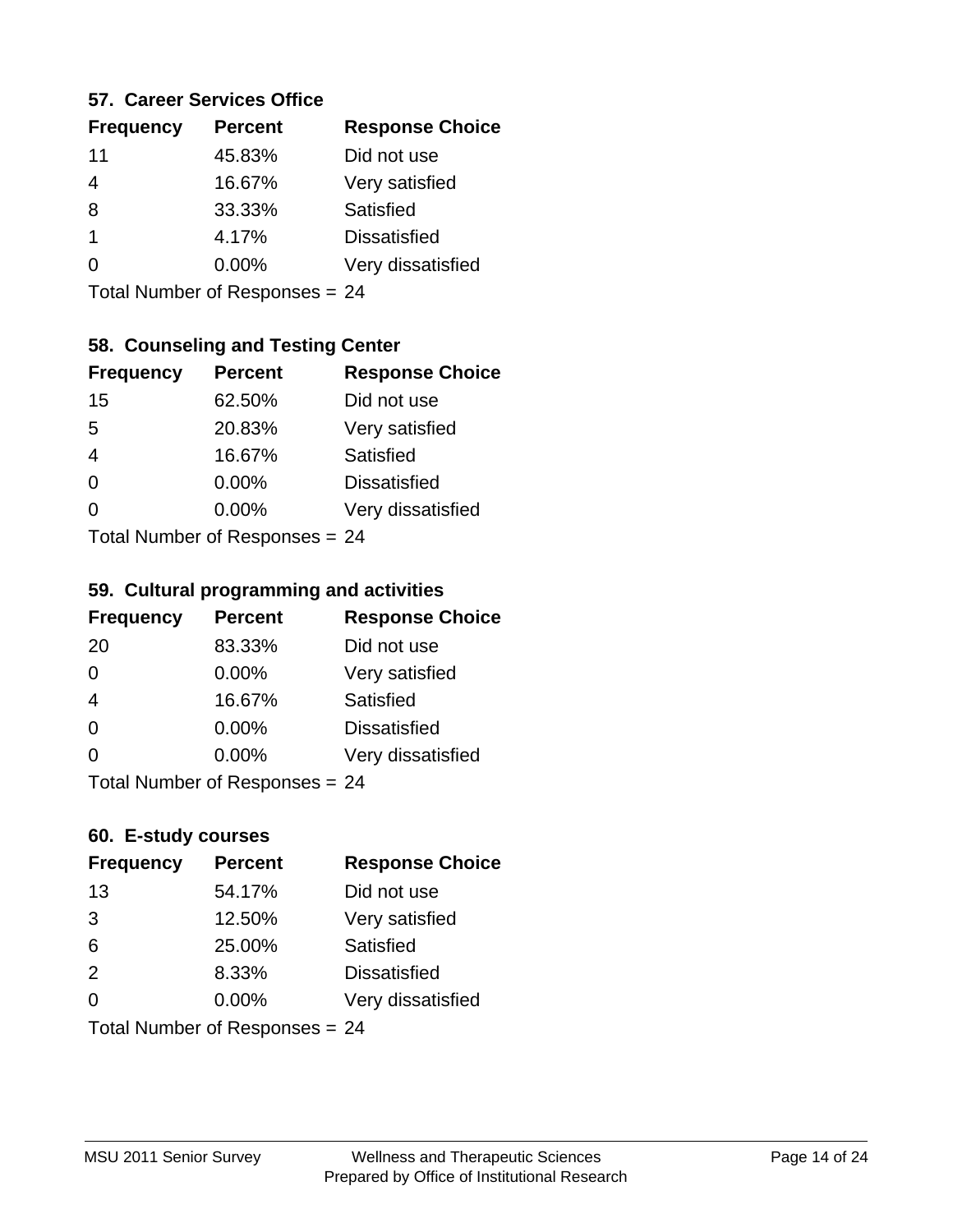#### **61. Food Services**

| <b>Percent</b> | <b>Response Choice</b> |
|----------------|------------------------|
| 26.09%         | Did not use            |
| 21.74%         | Very satisfied         |
| 39.13%         | Satisfied              |
| 8.70%          | <b>Dissatisfied</b>    |
| 4.35%          | Very dissatisfied      |
|                |                        |

Total Number of Responses = 23

# **62. Greek life and activities**

| <b>Frequency</b> | <b>Percent</b>                 | <b>Response Choice</b> |
|------------------|--------------------------------|------------------------|
| 12               | 50.00%                         | Did not use            |
| 9                | 37.50%                         | Very satisfied         |
| 2                | 8.33%                          | Satisfied              |
| 1                | 4.17%                          | <b>Dissatisfied</b>    |
| 0                | $0.00\%$                       | Very dissatisfied      |
|                  | Total Number of Responses = 24 |                        |

**63. Health Services**

| <b>Frequency</b> | <b>Percent</b>            | <b>Response Choice</b> |
|------------------|---------------------------|------------------------|
| 9                | 37.50%                    | Did not use            |
| 7                | 29.17%                    | Very satisfied         |
| 8                | 33.33%                    | <b>Satisfied</b>       |
| $\Omega$         | $0.00\%$                  | <b>Dissatisfied</b>    |
| $\Omega$         | $0.00\%$                  | Very dissatisfied      |
|                  | Total Number of Desponses |                        |

Total Number of Responses = 24

# **64. Honor Societies/Departmental Clubs/Special Interest Organizations**

| <b>Frequency</b> | <b>Percent</b>                 | <b>Response Choice</b> |
|------------------|--------------------------------|------------------------|
| 10               | 41.67%                         | Did not use            |
| 9                | 37.50%                         | Very satisfied         |
| 5                | 20.83%                         | Satisfied              |
| $\Omega$         | 0.00%                          | <b>Dissatisfied</b>    |
| $\Omega$         | 0.00%                          | Very dissatisfied      |
|                  | Total Number of Responses = 24 |                        |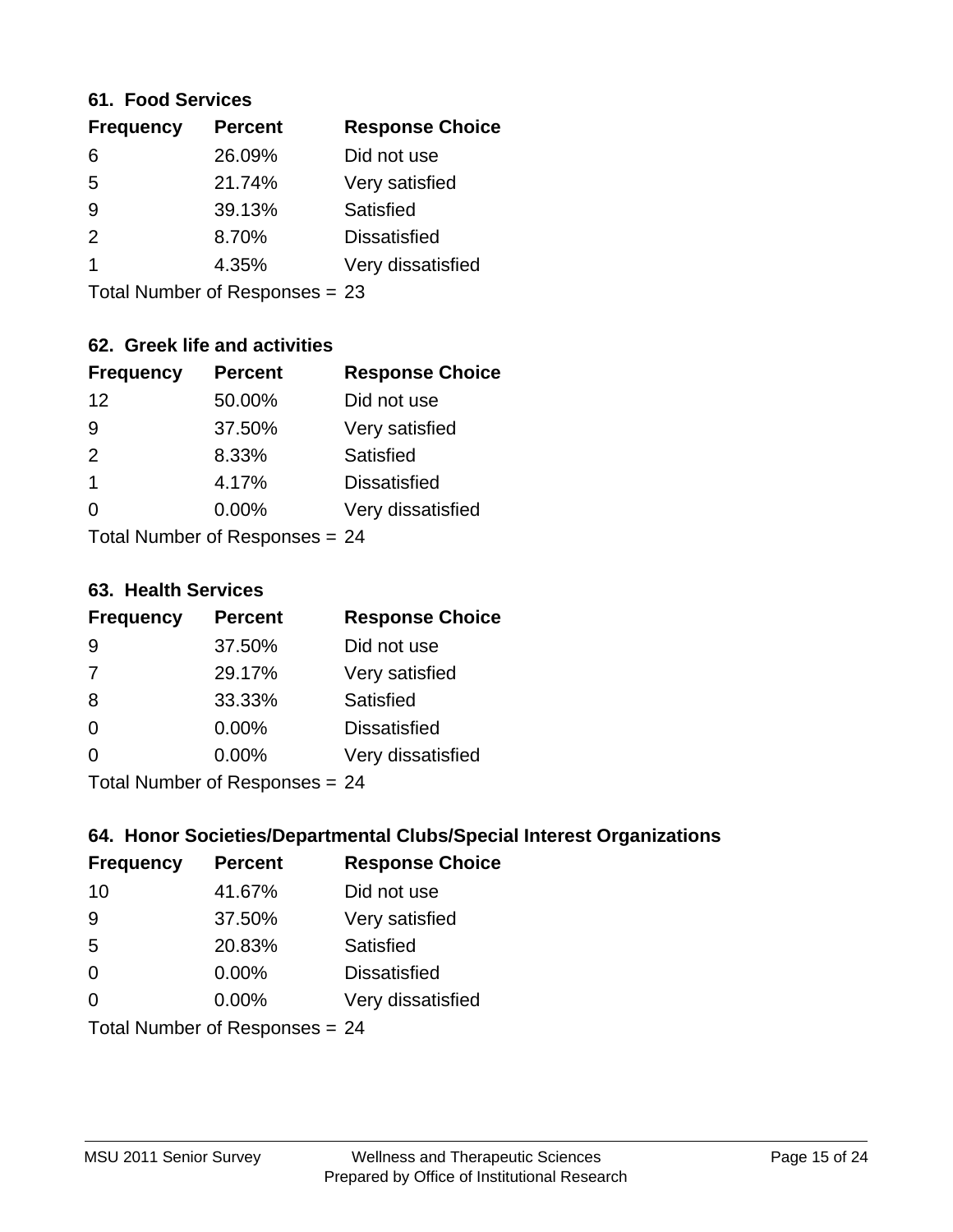#### **65. International Programs and activities**

| <b>Frequency</b> | <b>Percent</b> | <b>Response Choice</b> |
|------------------|----------------|------------------------|
| 20               | 83.33%         | Did not use            |
| 0                | $0.00\%$       | Very satisfied         |
|                  | 16.67%         | Satisfied              |
| 0                | $0.00\%$       | <b>Dissatisfied</b>    |
|                  | $0.00\%$       | Very dissatisfied      |
|                  |                |                        |

Total Number of Responses = 24

# **66. International student support services**

| <b>Frequency</b> | <b>Percent</b>            | <b>Response Choice</b> |
|------------------|---------------------------|------------------------|
| 24               | 100.00%                   | Did not use            |
| $\Omega$         | 0.00%                     | Very satisfied         |
| $\Omega$         | $0.00\%$                  | <b>Satisfied</b>       |
| $\Omega$         | 0.00%                     | <b>Dissatisfied</b>    |
| 0                | 0.00%                     | Very dissatisfied      |
|                  | Total Number of Desponses |                        |

Total Number of Responses = 24

#### **67. Intramural Sports and Recreation**

| <b>Frequency</b> | <b>Percent</b>               | <b>Response Choice</b> |
|------------------|------------------------------|------------------------|
| 11               | 45.83%                       | Did not use            |
| 9                | 37.50%                       | Very satisfied         |
| 3                | 12.50%                       | Satisfied              |
| $\Omega$         | $0.00\%$                     | <b>Dissatisfied</b>    |
| 1                | 4.17%                        | Very dissatisfied      |
|                  | Total Number of Deepensee 24 |                        |

Total Number of Responses = 24

# **68. Lowry Center/Community College**

| <b>Frequency</b>        | <b>Percent</b>                 | <b>Response Choice</b> |
|-------------------------|--------------------------------|------------------------|
| 18                      | 75.00%                         | Did not use            |
| 3                       | 12.50%                         | Very satisfied         |
| 2                       | 8.33%                          | Satisfied              |
| $\overline{\mathbf{1}}$ | 4.17%                          | <b>Dissatisfied</b>    |
| $\Omega$                | $0.00\%$                       | Very dissatisfied      |
|                         | Total Number of Responses = 24 |                        |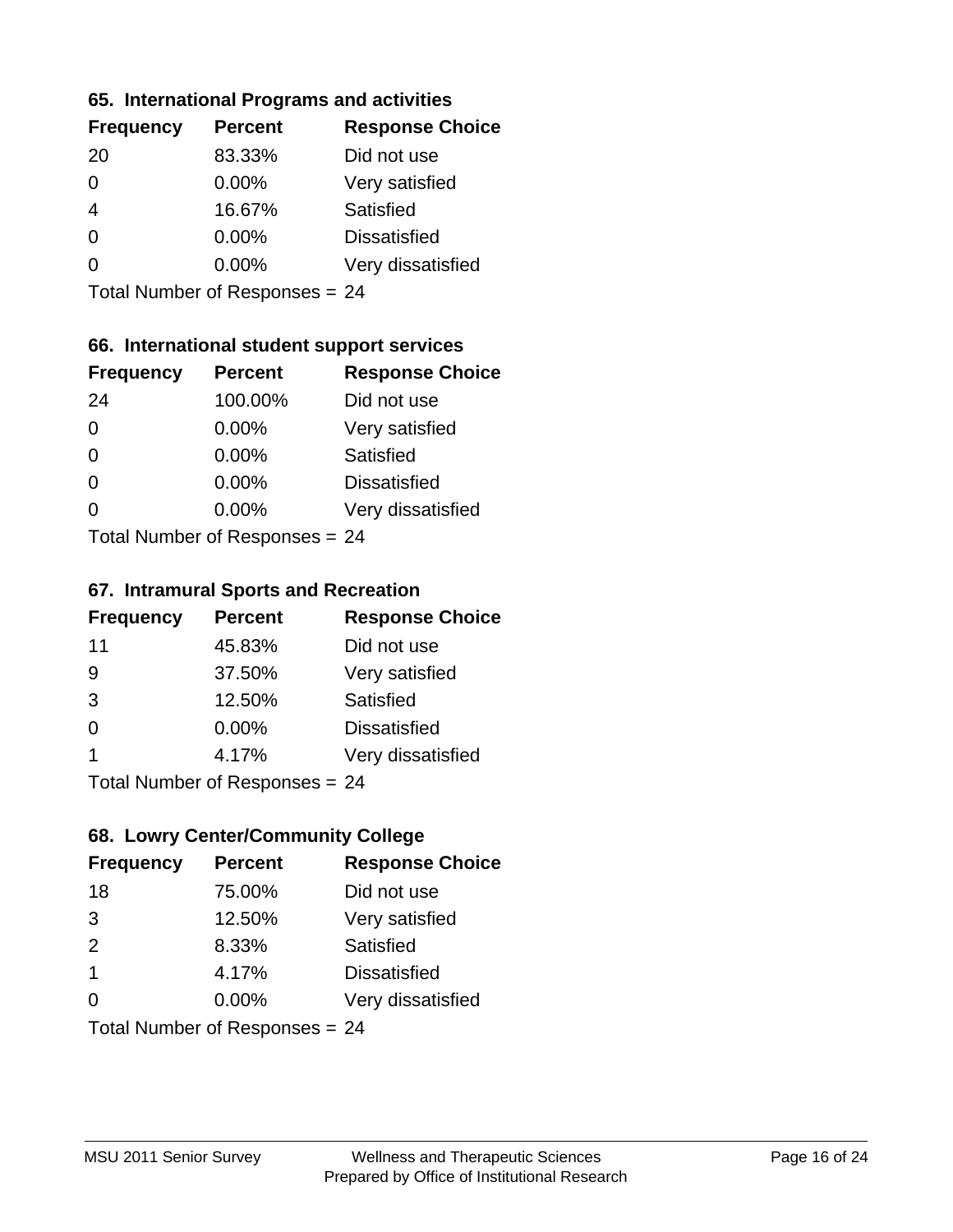# **69. Library**

| <b>Frequency</b> | <b>Percent</b> | <b>Response Choice</b> |
|------------------|----------------|------------------------|
| 1                | 4.17%          | Did not use            |
| 12               | 50.00%         | Very satisfied         |
| 8                | 33.33%         | Satisfied              |
| $\mathcal{P}$    | 8.33%          | <b>Dissatisfied</b>    |
| 1                | 4.17%          | Very dissatisfied      |
|                  |                |                        |

Total Number of Responses = 24

# **70. MAP Report**

| <b>Frequency</b> | <b>Percent</b>                 | <b>Response Choice</b> |
|------------------|--------------------------------|------------------------|
| 2                | 8.33%                          | Did not use            |
| 9                | 37.50%                         | Very satisfied         |
| 7                | 29.17%                         | Satisfied              |
| 6                | 25.00%                         | <b>Dissatisfied</b>    |
| 0                | $0.00\%$                       | Very dissatisfied      |
|                  | Total Number of Responses = 24 |                        |

#### **71. MSU Web site**

| <b>Frequency</b> | <b>Percent</b>                 | <b>Response Choice</b> |
|------------------|--------------------------------|------------------------|
| 1                | 4.17%                          | Did not use            |
| 13               | 54.17%                         | Very satisfied         |
| 10               | 41.67%                         | Satisfied              |
| $\Omega$         | 0.00%                          | <b>Dissatisfied</b>    |
| $\Omega$         | $0.00\%$                       | Very dissatisfied      |
|                  | Total Number of Responses = 24 |                        |

### **72. NCAA Sports**

| <b>Frequency</b> | <b>Percent</b>                 | <b>Response Choice</b> |
|------------------|--------------------------------|------------------------|
| 8                | 33.33%                         | Did not use            |
| 6                | 25.00%                         | Very satisfied         |
| 8                | 33.33%                         | Satisfied              |
| 2                | 8.33%                          | <b>Dissatisfied</b>    |
| $\Omega$         | $0.00\%$                       | Very dissatisfied      |
|                  | Total Number of Responses = 24 |                        |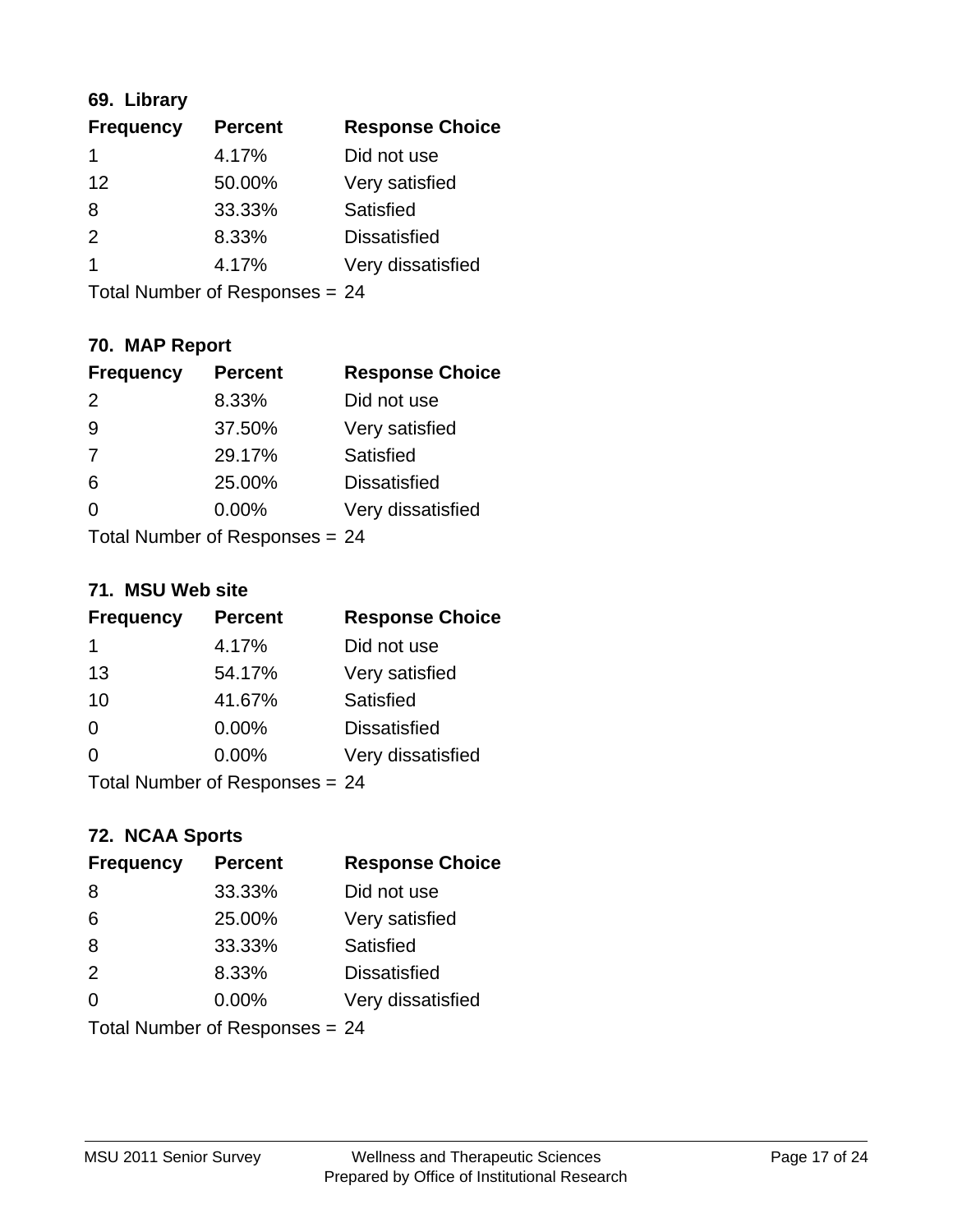### **73. Online courses that are not e-study**

| <b>Frequency</b> | <b>Percent</b> | <b>Response Choice</b> |
|------------------|----------------|------------------------|
| 19               | 79.17%         | Did not use            |
| 0                | $0.00\%$       | Very satisfied         |
| 5                | 20.83%         | Satisfied              |
|                  | $0.00\%$       | <b>Dissatisfied</b>    |
|                  | $0.00\%$       | Very dissatisfied      |
|                  |                |                        |

Total Number of Responses = 24

# **74. Racer Touch Registration**

| <b>Frequency</b>          | <b>Percent</b> | <b>Response Choice</b> |
|---------------------------|----------------|------------------------|
| $\Omega$                  | 0.00%          | Did not use            |
| 6                         | 25.00%         | Very satisfied         |
| 11                        | 45.83%         | <b>Satisfied</b>       |
| 6                         | 25.00%         | <b>Dissatisfied</b>    |
| 1                         | 4.17%          | Very dissatisfied      |
| Total Number of Desponses |                |                        |

Total Number of Responses = 24

#### **75. Residential College programming and activities**

| <b>Frequency</b>          | <b>Percent</b> | <b>Response Choice</b> |
|---------------------------|----------------|------------------------|
| 8                         | 33.33%         | Did not use            |
| 5                         | 20.83%         | Very satisfied         |
| 9                         | 37.50%         | Satisfied              |
| 2                         | 8.33%          | <b>Dissatisfied</b>    |
| $\Omega$                  | 0.00%          | Very dissatisfied      |
| Total Number of Desponses |                |                        |

Total Number of Responses = 24

#### **76. Scholarships/grants/student employment**

| <b>Frequency</b>        | <b>Percent</b>                 | <b>Response Choice</b> |
|-------------------------|--------------------------------|------------------------|
| 3                       | 12.50%                         | Did not use            |
| 13                      | 54.17%                         | Very satisfied         |
| 7                       | 29.17%                         | Satisfied              |
| $\overline{\mathbf{1}}$ | 4.17%                          | <b>Dissatisfied</b>    |
| $\Omega$                | 0.00%                          | Very dissatisfied      |
|                         | Total Number of Responses = 24 |                        |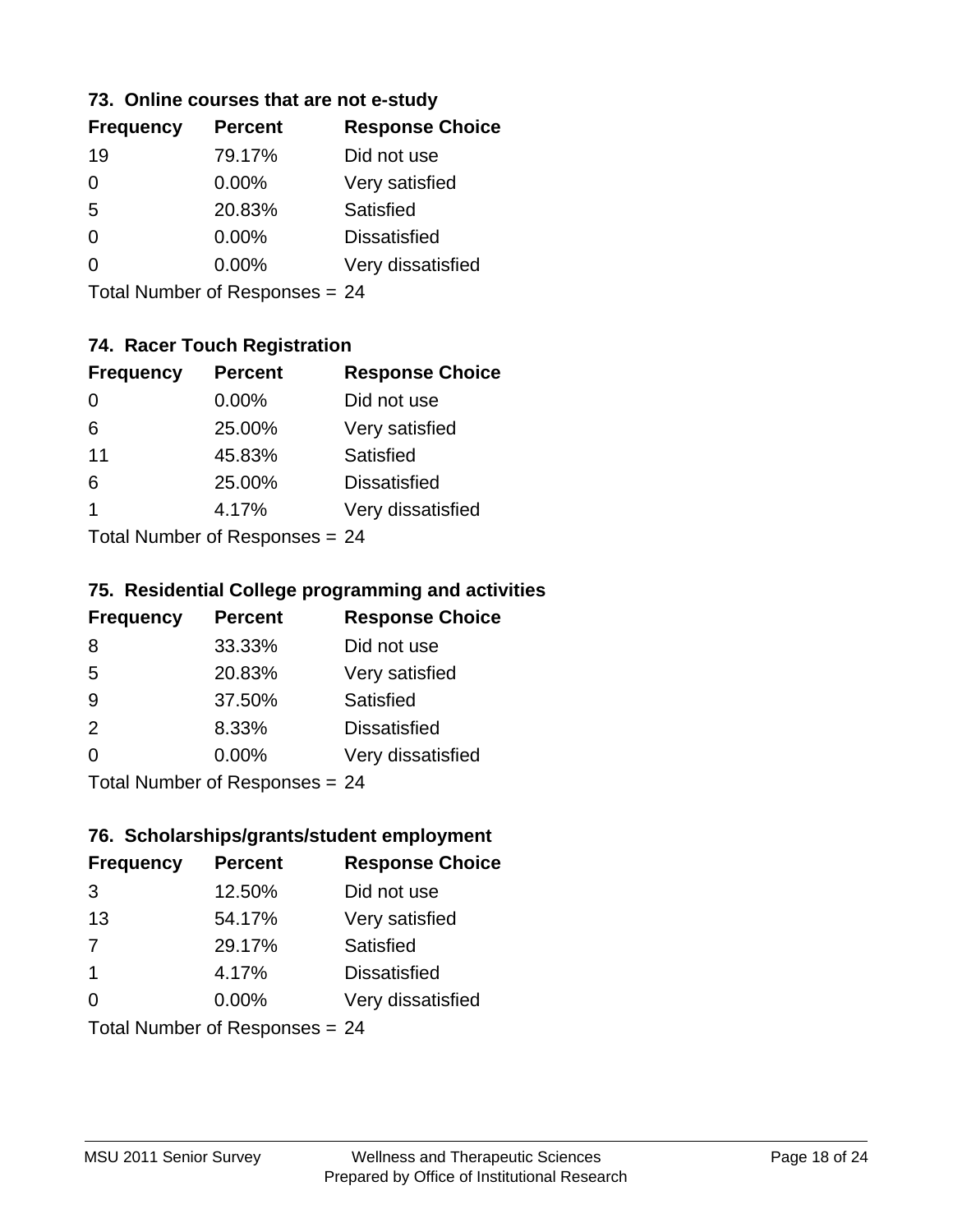#### **77. Security Services**

| <b>Frequency</b> | <b>Percent</b> | <b>Response Choice</b> |
|------------------|----------------|------------------------|
| 11               | 45.83%         | Did not use            |
| 3                | 12.50%         | Very satisfied         |
| 10               | 41.67%         | Satisfied              |
| 0                | $0.00\%$       | <b>Dissatisfied</b>    |
| ∩                | $0.00\%$       | Very dissatisfied      |
|                  |                |                        |

Total Number of Responses = 24

# **78. Services for non-traditional students**

| <b>Frequency</b>          | <b>Percent</b> | <b>Response Choice</b> |
|---------------------------|----------------|------------------------|
| 23                        | 95.83%         | Did not use            |
| $\Omega$                  | 0.00%          | Very satisfied         |
| $\mathbf 1$               | 4.17%          | <b>Satisfied</b>       |
| $\Omega$                  | 0.00%          | <b>Dissatisfied</b>    |
| ∩                         | 0.00%          | Very dissatisfied      |
| Total Number of Desponses |                |                        |

Total Number of Responses = 24

### **79. Student Support Services (Trio)**

| <b>Frequency</b>          | <b>Percent</b> | <b>Response Choice</b> |
|---------------------------|----------------|------------------------|
| 22                        | 91.67%         | Did not use            |
| 1                         | 4.17%          | Very satisfied         |
| $\overline{1}$            | 4.17%          | Satisfied              |
| $\Omega$                  | 0.00%          | <b>Dissatisfied</b>    |
| $\Omega$                  | 0.00%          | Very dissatisfied      |
| Total Number of Desponses |                |                        |

Total Number of Responses = 24

# **80. Student PIN System**

| <b>Frequency</b> | <b>Percent</b>                 | <b>Response Choice</b> |
|------------------|--------------------------------|------------------------|
| 0                | 0.00%                          | Did not use            |
| 11               | 45.83%                         | Very satisfied         |
| 11               | 45.83%                         | Satisfied              |
| 2                | 8.33%                          | <b>Dissatisfied</b>    |
| $\Omega$         | $0.00\%$                       | Very dissatisfied      |
|                  | Total Number of Responses = 24 |                        |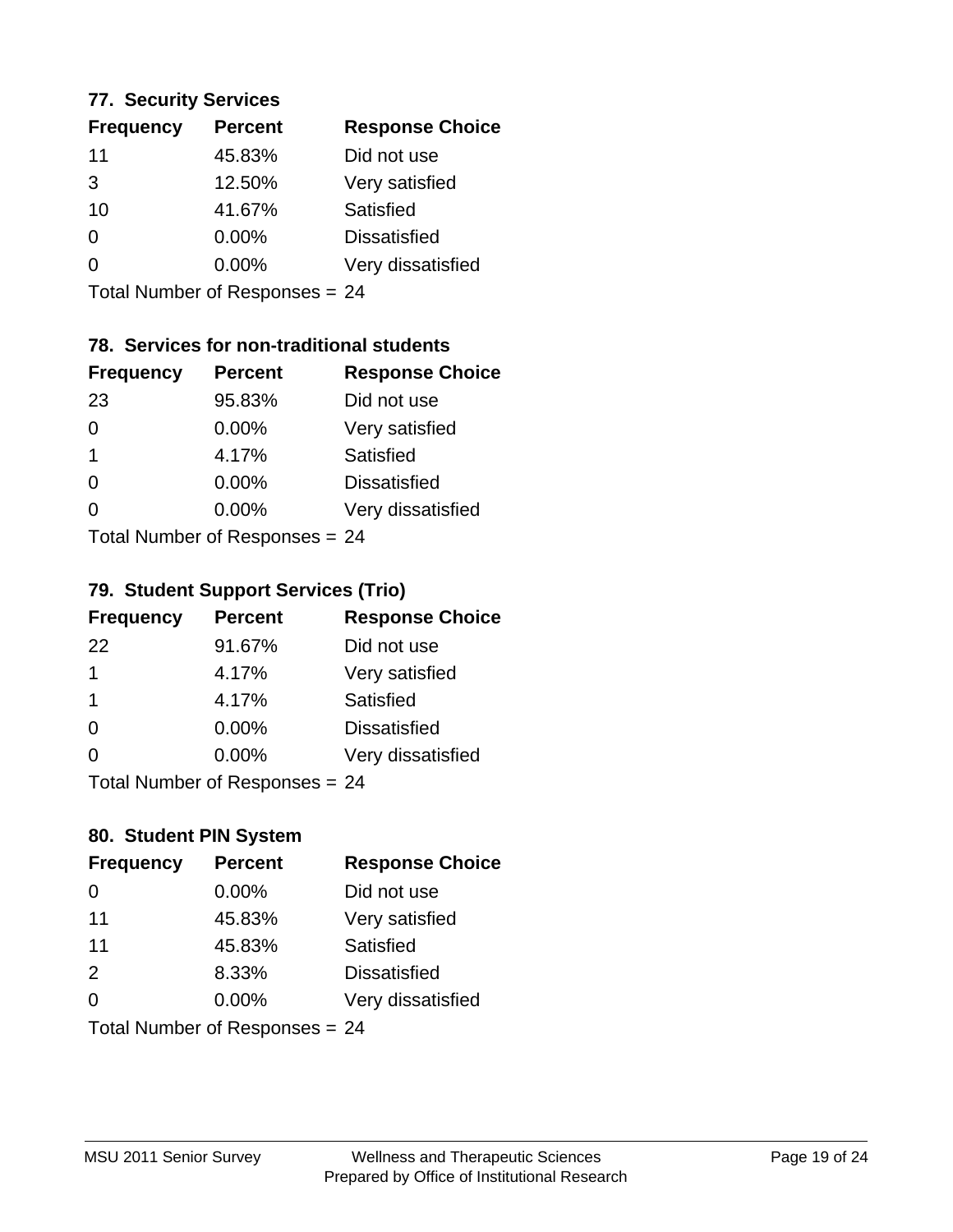### **81. Student Records/Transcript Services**

| <b>Frequency</b> | <b>Percent</b> | <b>Response Choice</b> |
|------------------|----------------|------------------------|
| $\mathcal{P}$    | 8.33%          | Did not use            |
| 7                | 29.17%         | Very satisfied         |
| -13              | 54.17%         | Satisfied              |
| $\mathcal{P}$    | 8.33%          | <b>Dissatisfied</b>    |
| ∩                | $0.00\%$       | Very dissatisfied      |
|                  |                |                        |

Total Number of Responses = 24

# **82. Computer and Internet access for study and research needs**

| <b>Frequency</b> | <b>Percent</b>             | <b>Response Choice</b> |
|------------------|----------------------------|------------------------|
| 2                | 8.33%                      | Did not use            |
| 10               | 41.67%                     | Very satisfied         |
| 11               | 45.83%                     | Satisfied              |
| 0                | 0.00%                      | <b>Dissatisfied</b>    |
| 1                | 4.17%                      | Very dissatisfied      |
|                  | Tatal Number of Desperance |                        |

Total Number of Responses = 24

#### **83. Women's Center**

| <b>Frequency</b>        | <b>Percent</b> | <b>Response Choice</b> |
|-------------------------|----------------|------------------------|
| 20                      | 83.33%         | Did not use            |
| 3                       | 12.50%         | Very satisfied         |
| $\Omega$                | $0.00\%$       | <b>Satisfied</b>       |
| $\overline{\mathbf{1}}$ | 4.17%          | <b>Dissatisfied</b>    |
| $\Omega$                | 0.00%          | Very dissatisfied      |
|                         |                |                        |

Total Number of Responses = 24

### **84. To what extent did you participate in Residential College activities?**

| <b>Frequency</b> | <b>Percent</b>                                                                                                 | <b>Response Choice</b> |
|------------------|----------------------------------------------------------------------------------------------------------------|------------------------|
| 8                | 33.33%                                                                                                         | Did not participate    |
| 4                | 16.67%                                                                                                         | Frequently             |
| 5                | 20.83%                                                                                                         | Occasionally           |
| -7               | 29.17%                                                                                                         | Seldom                 |
|                  | The INDIAN Contract Contract in the Contract of Contract of Contract of Contract of Contract of Contract of Co |                        |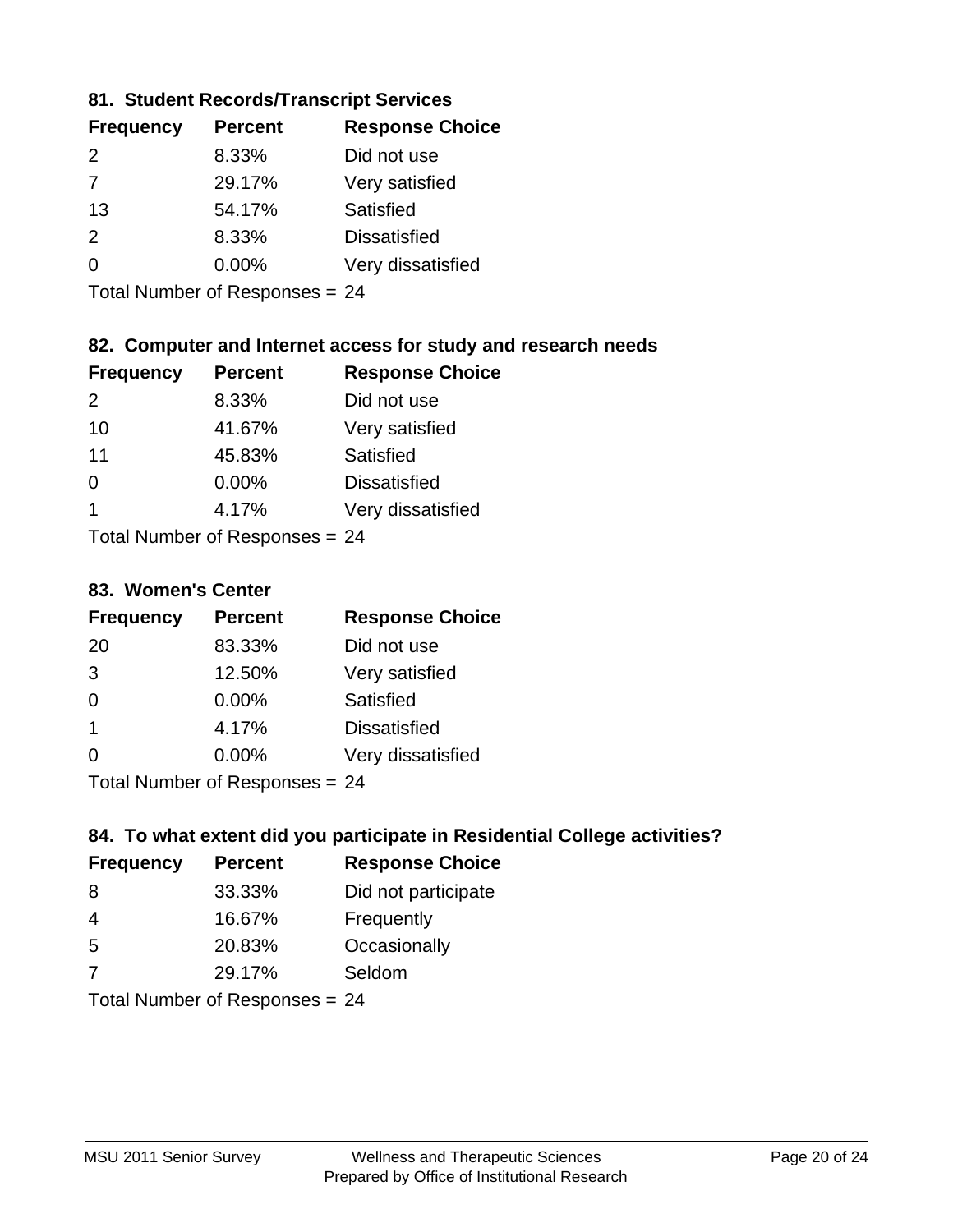| Not familiar with Residential Colleges |
|----------------------------------------|
|                                        |
|                                        |
|                                        |
|                                        |
|                                        |

### **85. Which phrase best describes your opinion of Residential Colleges?**

Total Number of Responses = 24

#### **Questions 86-95**

**University Graduate." Please indicate how effective your MSU experience was in The University has formulated ten desired "Characteristics of the Murray State enhancing your abilities in each area.**

**86. Engage in mature, independent and creative thought and express that thought effectively in oral and written communication;**

| <b>Frequency</b> | <b>Percent</b> | <b>Response Choice</b> |
|------------------|----------------|------------------------|
| 5                | 20.83%         | Very effective         |
| 18               | 75.00%         | Effective              |
| 0                | $0.00\%$       | Ineffective            |
|                  | 4.17%          | Very ineffective       |
|                  |                |                        |

Total Number of Responses = 24

#### **87. Understand and apply the critical and scientific methodologies that**

**academic disciplines employ to discover knowledge and ascertain its validity;**

| <b>Frequency</b> | <b>Percent</b> | <b>Response Choice</b> |
|------------------|----------------|------------------------|
| 4                | 16.67%         | Very effective         |
| 18               | 75.00%         | Effective              |
| $\mathcal{P}$    | 8.33%          | Ineffective            |
| $\Omega$         | 0.00%          | Very ineffective       |
|                  |                |                        |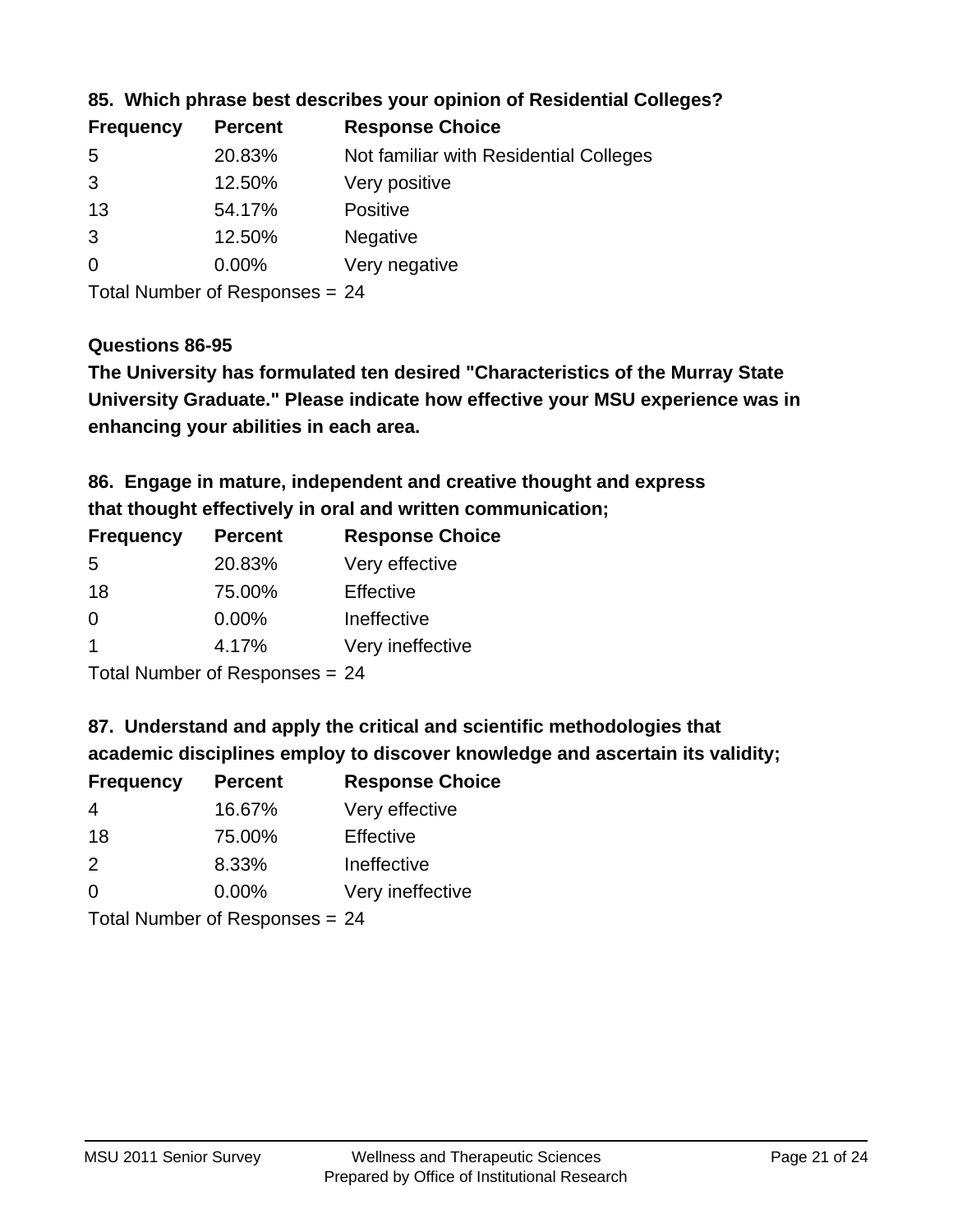# **88. Apply sound standards of information gathering, analysis and evaluation to reach logical decisions;**

| <b>Frequency</b> | <b>Percent</b> | <b>Response Choice</b> |
|------------------|----------------|------------------------|
| 4                | 16.67%         | Very effective         |
| 19               | 79.17%         | Effective              |
|                  | 4.17%          | Ineffective            |
| $\Omega$         | $0.00\%$       | Very ineffective       |

Total Number of Responses = 24

# **89. Understand the roles and applications of science and technology in the solution of the problems of a changing world;**

| <b>Frequency</b> | <b>Percent</b>                                          | <b>Response Choice</b> |
|------------------|---------------------------------------------------------|------------------------|
| $\overline{4}$   | 16.67%                                                  | Very effective         |
| 17               | 70.83%                                                  | Effective              |
| 3                | 12.50%                                                  | Ineffective            |
| $\Omega$         | $0.00\%$                                                | Very ineffective       |
|                  | $T$ at all Masseds and $R$ $\sim$ and $\sim$ and $\sim$ |                        |

Total Number of Responses = 24

# **90. Demonstrate a critical understanding of the world's historical, literary, philosophical, and artistic traditions;**

| <b>Frequency</b> | <b>Percent</b> | <b>Response Choice</b> |
|------------------|----------------|------------------------|
| 4                | 16.67%         | Very effective         |
| 16               | 66.67%         | Effective              |
| 4                | 16.67%         | Ineffective            |
| $\Omega$         | 0.00%          | Very ineffective       |
|                  |                |                        |

Total Number of Responses = 24

# **91. Understand the dynamics of cultural diversity, of competing economic and political systems, and of complex moral and ethical issues;**

| <b>Frequency</b> | <b>Percent</b>                 | <b>Response Choice</b> |
|------------------|--------------------------------|------------------------|
| 4                | 16.67%                         | Very effective         |
| 16               | 66.67%                         | Effective              |
| $\overline{4}$   | 16.67%                         | Ineffective            |
| $\Omega$         | 0.00%                          | Very ineffective       |
|                  | Total Number of Responses = 24 |                        |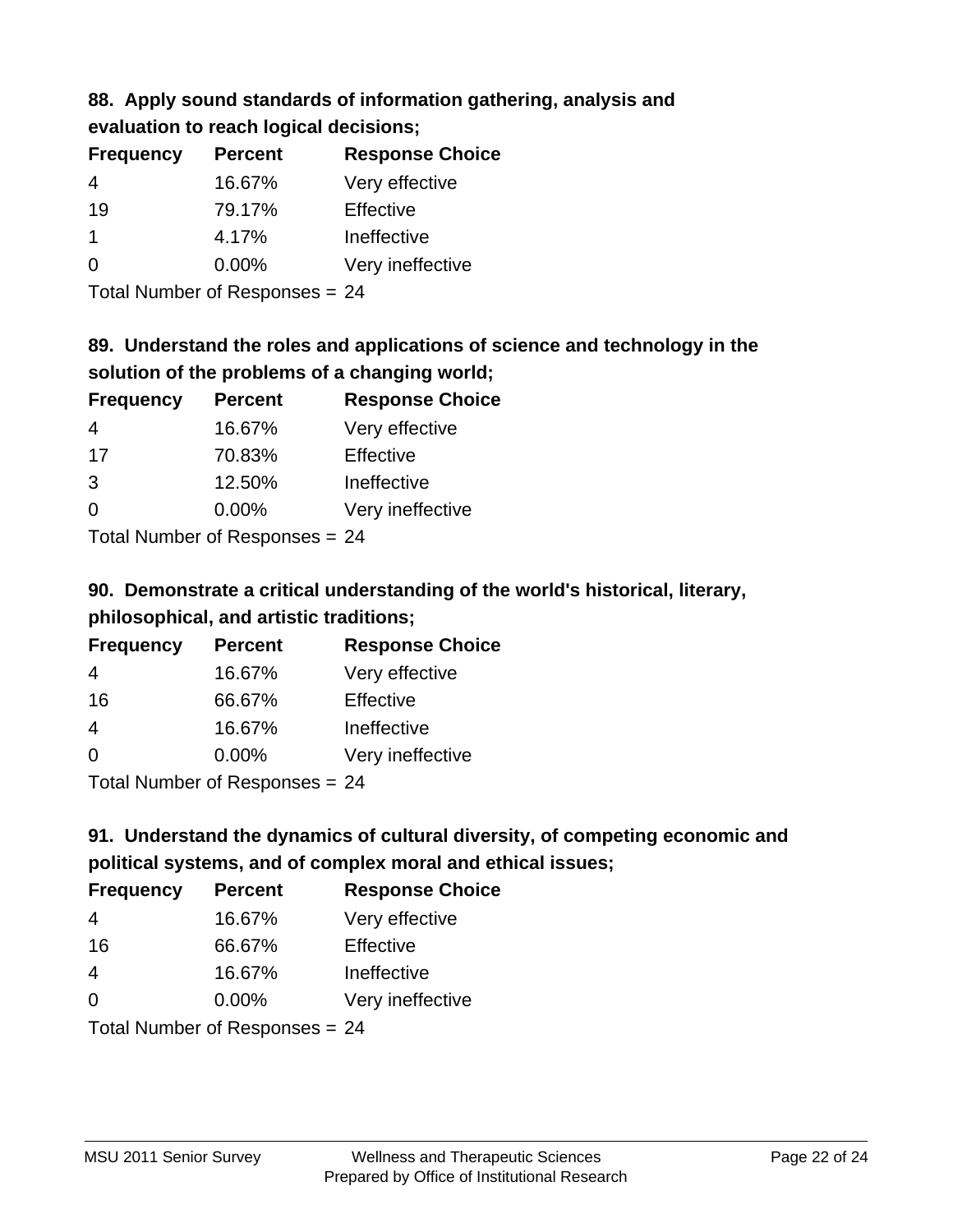# **92. Understand the nature of and engage in ethical behavior and**

**responsible citizenship;**

| <b>Frequency</b> | <b>Percent</b> | <b>Response Choice</b> |
|------------------|----------------|------------------------|
|                  | 16.67%         | Very effective         |
| 19               | 79.17%         | Effective              |
|                  | 4.17%          | Ineffective            |
| $\Omega$         | $0.00\%$       | Very ineffective       |
|                  |                |                        |

Total Number of Responses = 24

# **93. Understand the importance of the behaviors necessary to maintain a healthy lifestyle;**

| <b>Frequency</b>                         | <b>Percent</b> | <b>Response Choice</b> |
|------------------------------------------|----------------|------------------------|
| 9                                        | 37.50%         | Very effective         |
| 14                                       | 58.33%         | Effective              |
| $\Omega$                                 | $0.00\%$       | Ineffective            |
| -1                                       | 4.17%          | Very ineffective       |
| $T$ at all Message and $D$ are a serious |                |                        |

Total Number of Responses = 24

# **94. Demonstrate mastery of a chosen field of study; and**

| <b>Frequency</b> | <b>Percent</b> | <b>Response Choice</b> |
|------------------|----------------|------------------------|
| 8                | 33.33%         | Very effective         |
| 14               | 58.33%         | Effective              |
|                  | 4.17%          | Ineffective            |
|                  | 4.17%          | Very ineffective       |
|                  |                |                        |

Total Number of Responses = 24

# **95. Value intellectual pursuit and continuous learning in a changing world.**

| <b>Frequency</b>                        | <b>Percent</b> | <b>Response Choice</b> |
|-----------------------------------------|----------------|------------------------|
| 5                                       | 20.83%         | Very effective         |
| 18                                      | 75.00%         | Effective              |
| 1                                       | 4.17%          | Ineffective            |
| $\Omega$                                | 0.00%          | Very ineffective       |
| $T$ at all Message and $D$ are a second |                |                        |